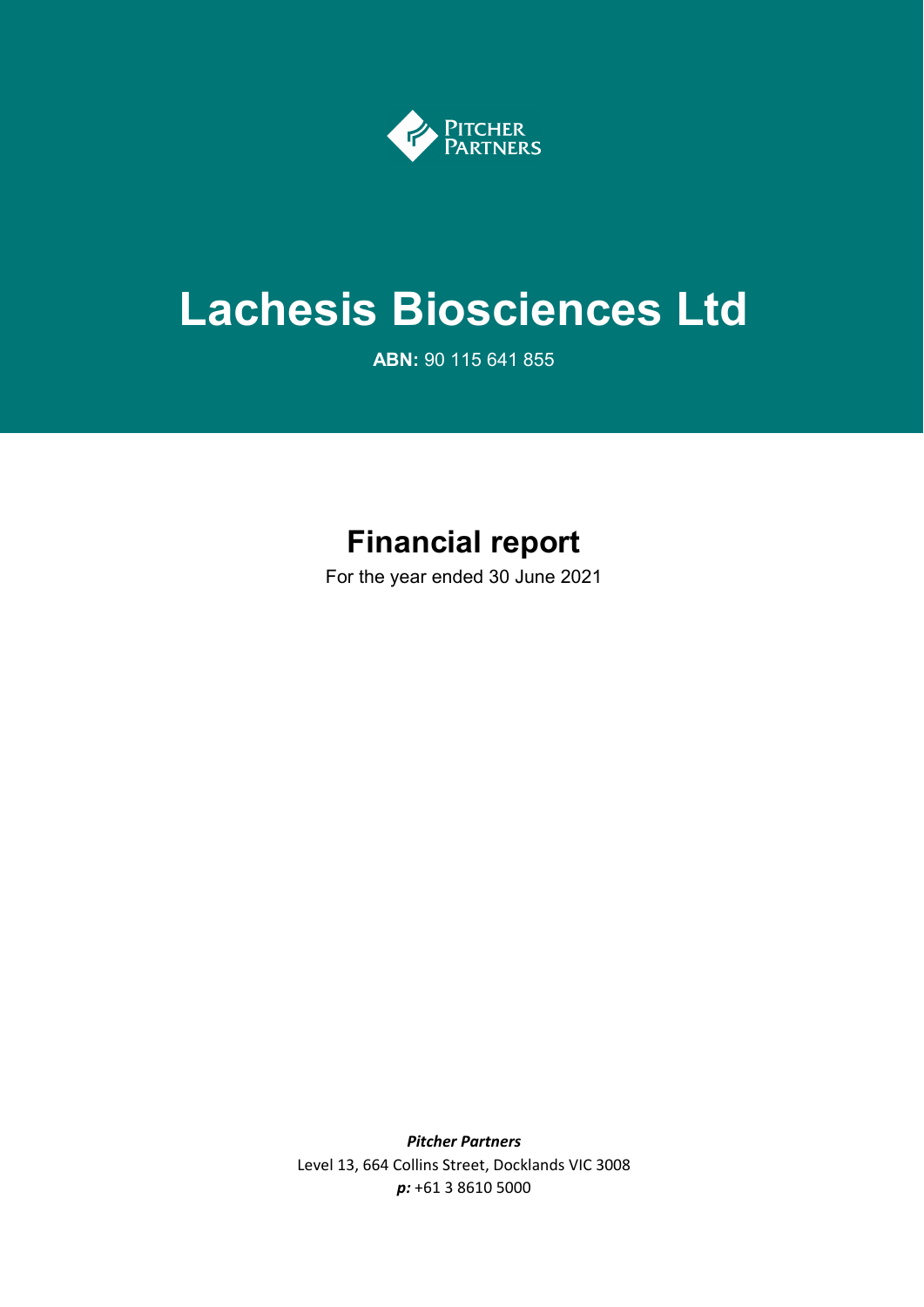# **TABLE OF CONTENTS**

| Financial report |  |
|------------------|--|
|                  |  |
|                  |  |
|                  |  |
|                  |  |
|                  |  |
|                  |  |
|                  |  |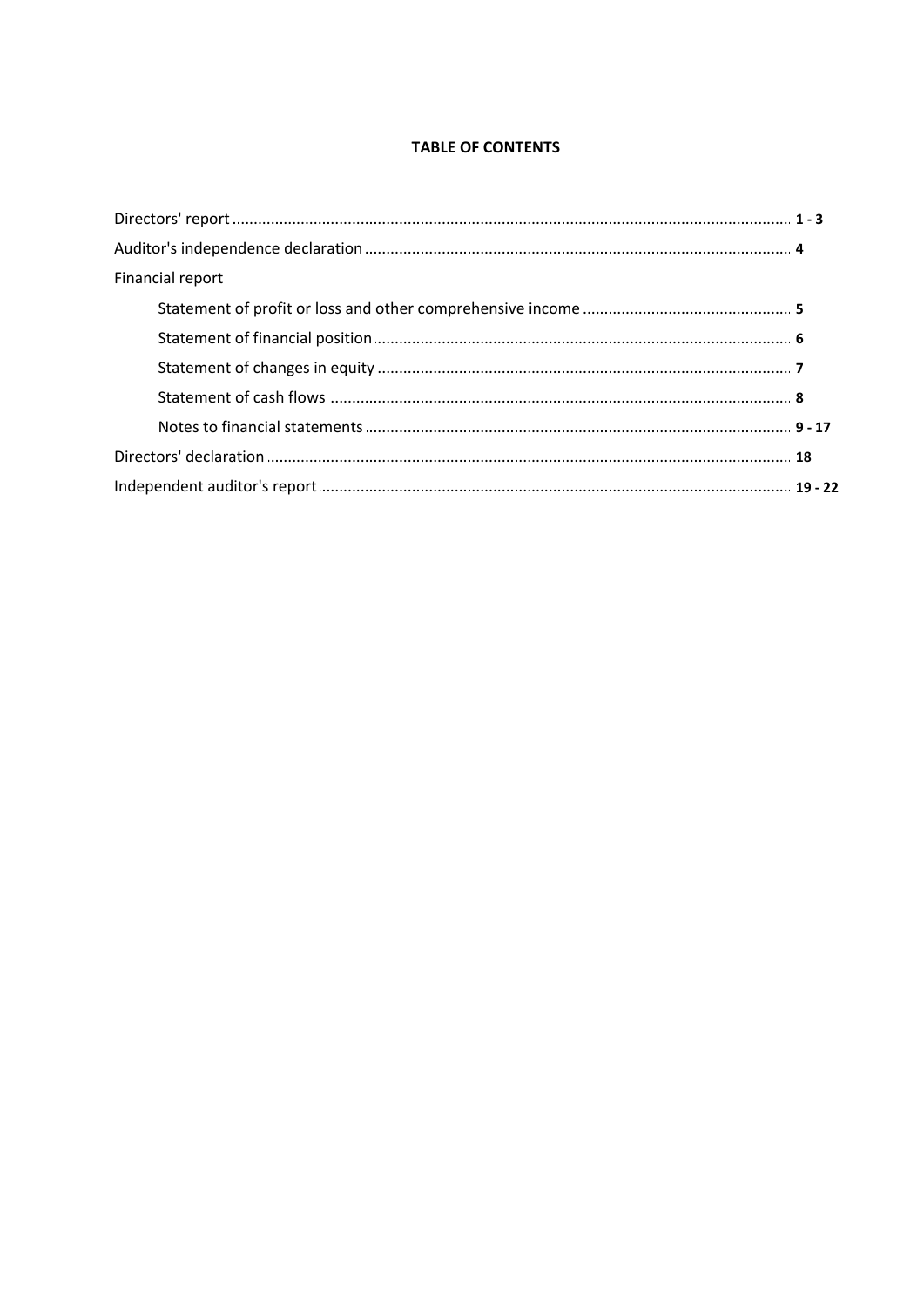### **DIRECTORS' REPORT**

The directors present their report together with the financial report of Lachesis Biosciences Ltd for the year ended 30 June 2021 and auditor's report thereon.

#### **Directors names**

The names of the directors in office at any time during or since the end of the year are:

Tim Morgan

Christian Nicks

Amanda Reese

The directors have been in office since the start of the year to the date of this report unless otherwise stated.

#### **Results**

The loss of the company for the year after providing for income tax amounted to \$418,020 (2020: \$430,583 loss).

#### **Review of operations**

The company continued to engage in its principal activity, the results of which are disclosed in the attached financial statements.

The existence of COVID-19 was confirmed in early 2020 and in March 2020 was declared a pandemic by the World Health Organisation. This has resulted in significant disruption throughout global and domestic markets. There is uncertainty on the likely duration and the ultimate impact COVID-19 will have on the world economies. The on-going COVID-19 pandemic has not significantly increased the estimation uncertainty in preparation of the Company's financial statements. A thorough consideration of potential COVID-19 impacts on carrying values of assets and liabilities, contracts and potential liabilities has been made, with no material impact to the financial statements.

The COVID-19 situation remains fluid due to evolving changes in Government policy and evolving business and consumer reactions thereto. As at date of this financial report, the Company considered that the financial effects of COVID-19 on future financial periods cannot be reasonably estimated.

#### **Significant changes in state of affairs**

There were no significant changes in the company's state of affairs that occurred during the financial year, other than those referred to elsewhere in this report.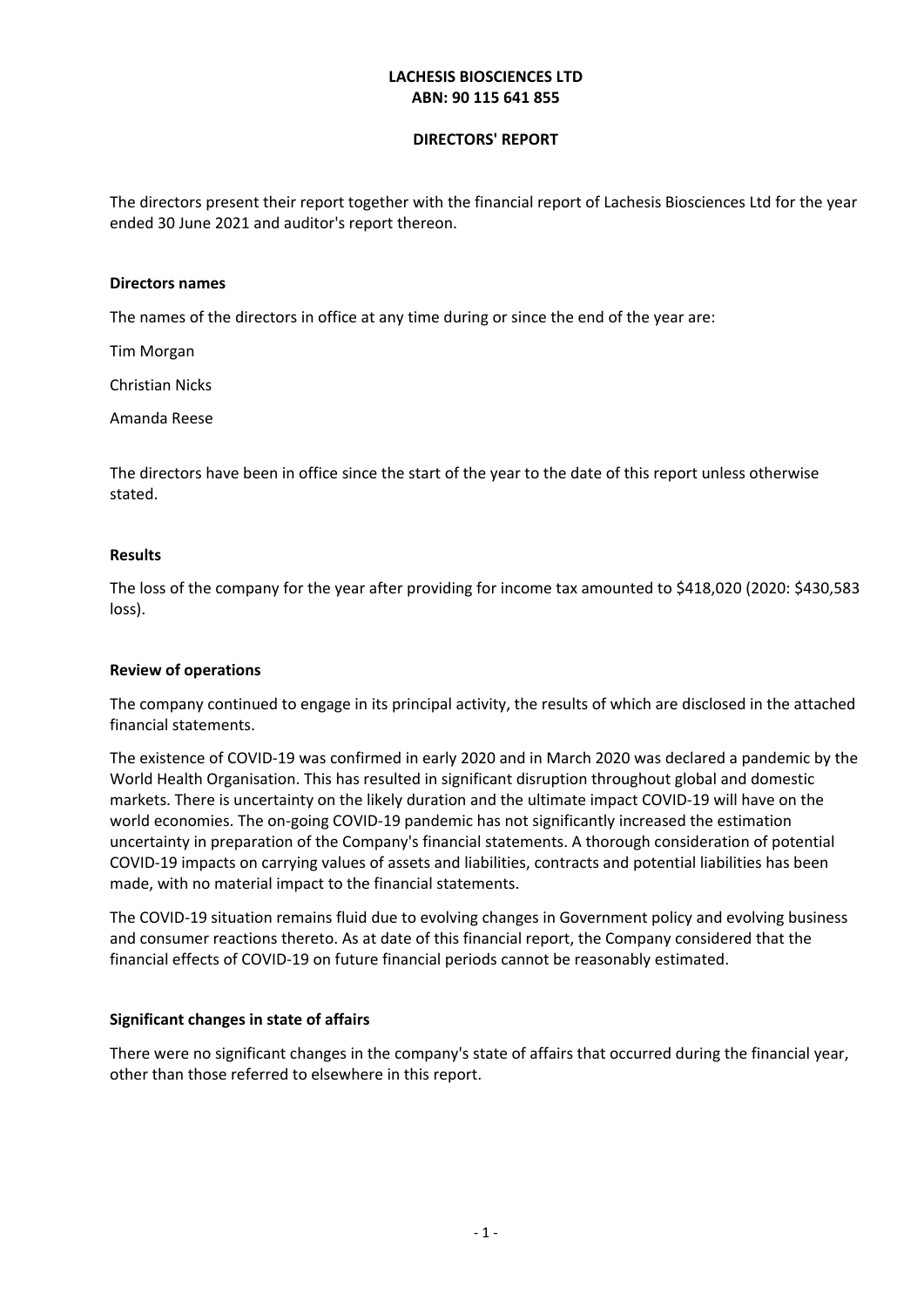#### **DIRECTORS' REPORT**

### **Principal activities**

The principal activity of the company during the year was pharmaceutical development for clinical trials.

No significant change in the nature of these activities occurred during the year.

### **After balance date events**

There have been no matters or circumstances that have arisen since the end of the financial year which significantly affected or may significantly affect the operations of the company, the results of those operations, or the state of affairs of the company in future financial years.

### **Likely developments**

The company expects to maintain the present status and level of operations.

### **Dividends paid, recommended and declared**

No dividends were paid or declared since the start of the year. No recommendation for payment of dividends has been made.

#### **Options**

No options over unissued shares or interests in the company were granted during or since the end of the year and there were no options outstanding at the end of the year.

#### **Indemnification of officers**

No indemnities have been given or insurance premiums paid, during or since the end of the year, for any person who is or has been an officer of the company.

#### **Indemnification of auditors**

No indemnities have been given or insurance premiums paid, during or since the end of the year, for any person who is or has been an auditor of the company.

#### **Auditor's independence declaration**

A copy of the auditor's independence declaration under section 307C of the *Corporations Act 2001* in relation to the audit for the financial year is provided with this report.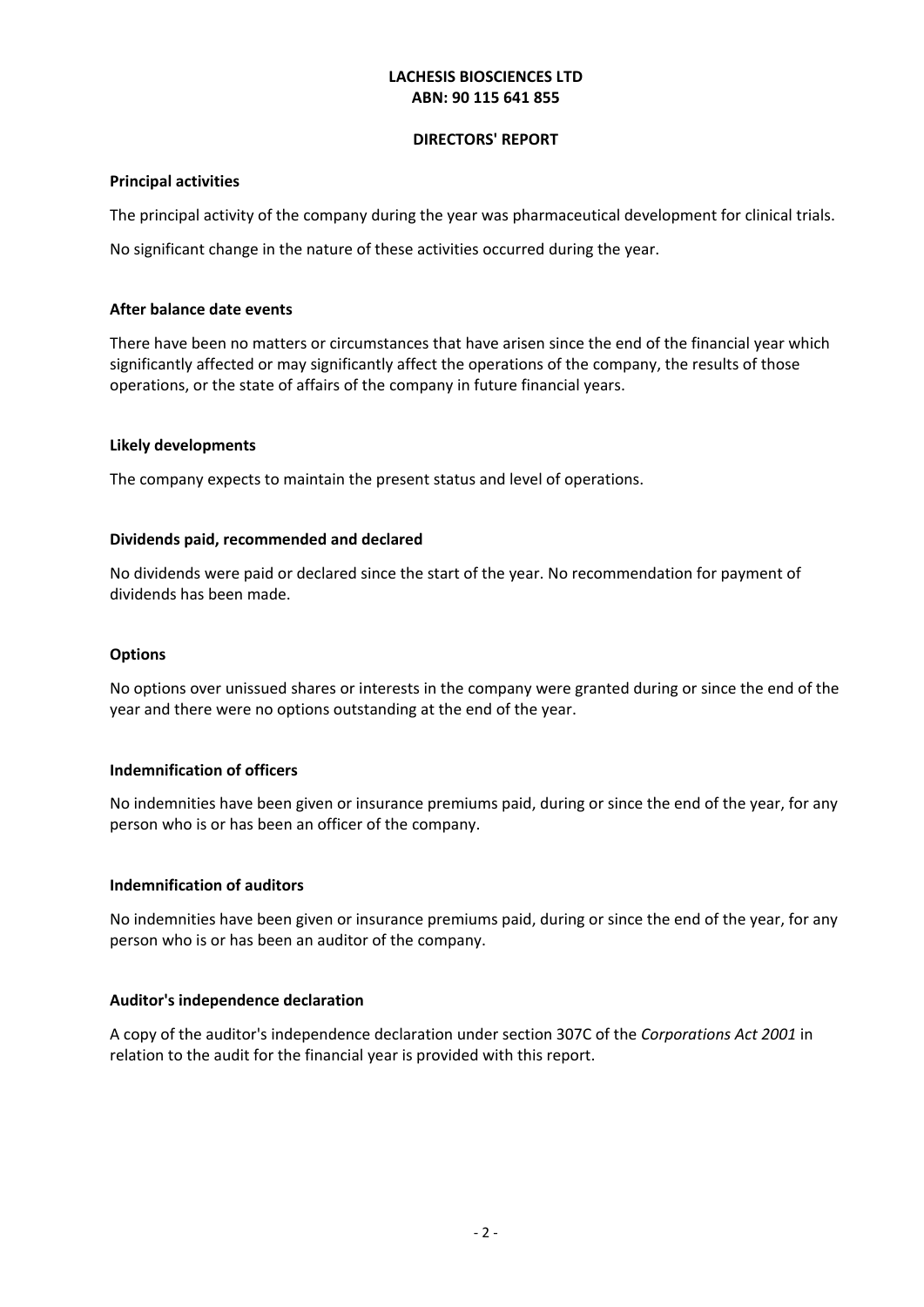#### **DIRECTORS' REPORT**

# **Proceedings on behalf of the company**

No person has applied for leave of Court to bring proceedings on behalf of the company or intervene in any proceedings to which the company is a party for the purpose of taking responsibility on behalf of the company for all or any part of those proceedings.

Signed on behalf of the board of directors.

Director:  $\equiv$ 

Tim Morgan

Dated this **EXECUTE:** 1st day of November 2021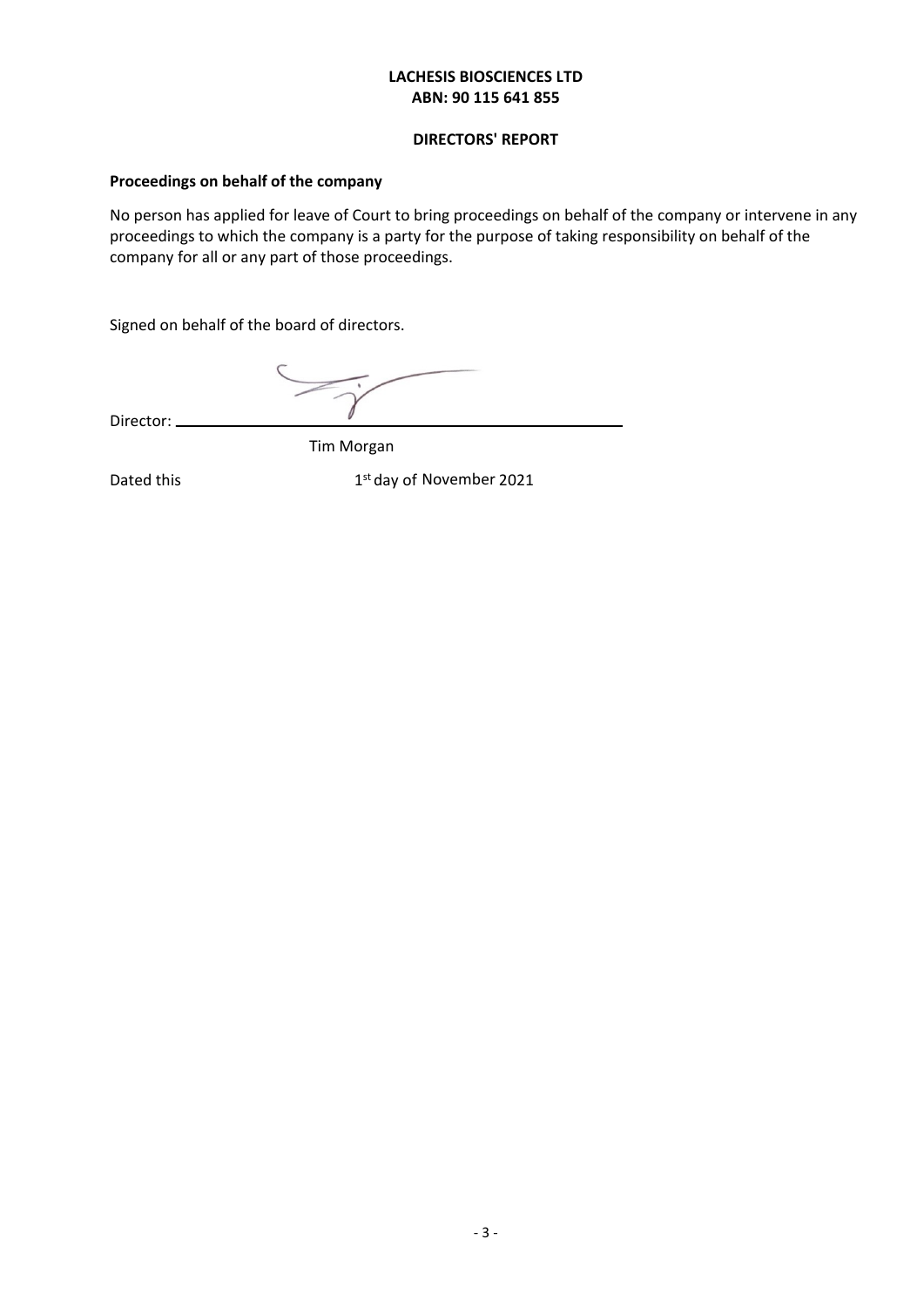

# **AUDITOR'S INDEPENDENCE DECLARATION TO THE DIRECTORS OF LACHESIS BIOSCIENCES PTY LTD**

In relation to the independent audit for the year ended 30 June 2021, to the best of my knowledge and belief there have been:

- (i) no contraventions of the auditor independence requirements of the *Corporations Act 2001*; and
- (ii) no contraventions of APES 110 *Code of Ethics for Professional Accountants (including Independence Standards)*.

 $\leq$  $\Gamma$ .  $\Lambda$ 

 $l$ t  $l$ 

PITCHER PARTNERS MELBOURNE

S SCHONBERG Partner

Dated: 3 November 2011

**Pitcher Partners**. An independent Victorian Partnership ABN 27 975 255 196. Level 13, 664 Collins Street, Docklands, VIC 3008 **Pitcher Partners is an association of independent firms.** Liability limited by a scheme approved under Professional Standards Legislation. Pitcher Partners is a member of the global network of Baker Tilly International Limited, the members of which are separate and independent legal entities.

- 4 -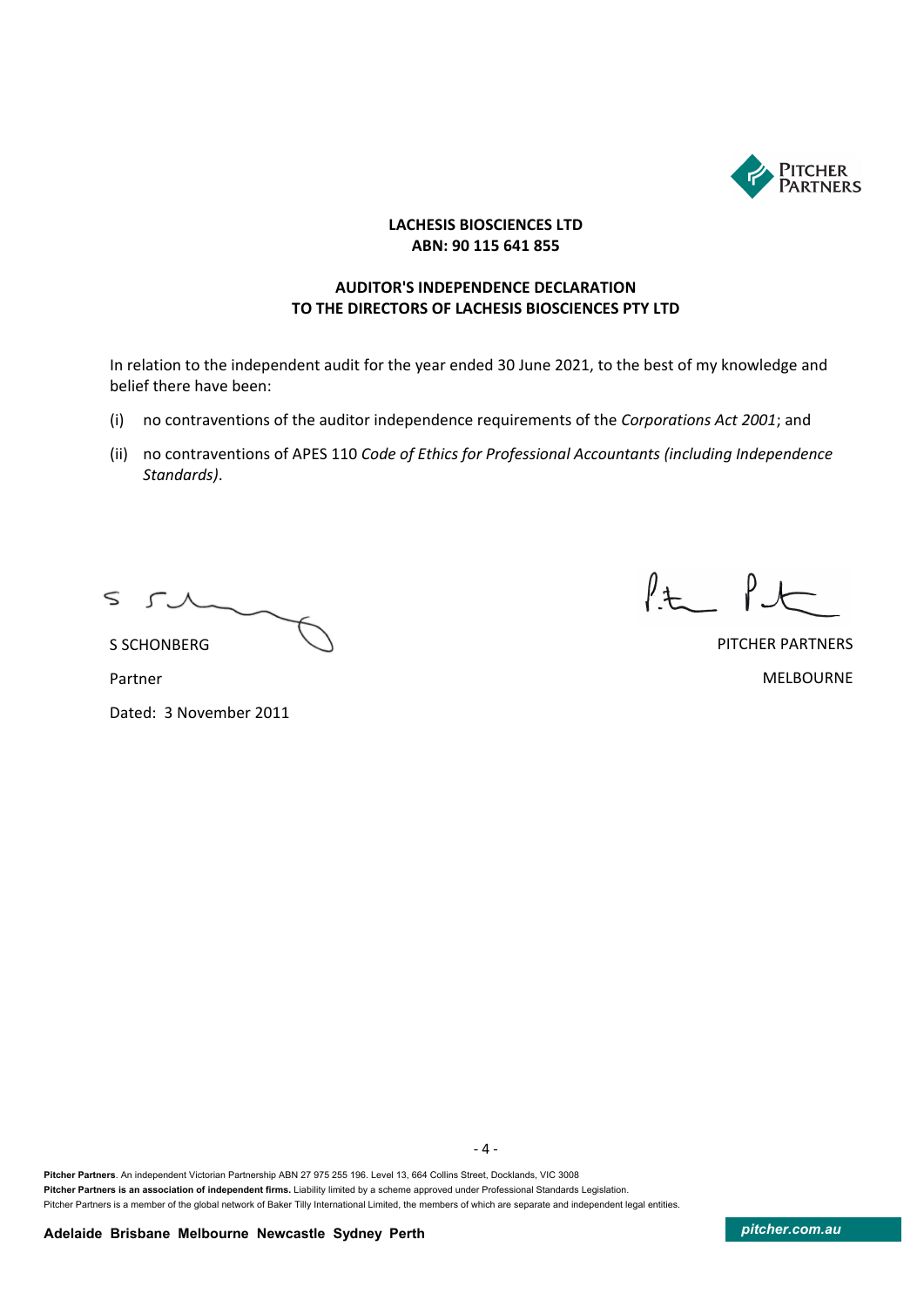# **STATEMENT OF PROFIT OR LOSS AND OTHER COMPREHENSIVE INCOME FOR THE YEAR ENDED 30 JUNE 2021**

|                                         | <b>Note</b> | 2021       | 2020        |
|-----------------------------------------|-------------|------------|-------------|
|                                         |             | \$         | \$          |
| <b>Revenue and other income</b>         |             |            |             |
| Other revenue                           | 3           | 88,582     | 381,530     |
| Other income                            | 3           | 5,003      | 15,000      |
|                                         |             | 93,585     | 396,530     |
| Less: expenses                          |             |            |             |
| Travel expense                          |             | (598)      | (32, 505)   |
| Depreciation and amortisation expense   | 4           | (7, 347)   | (7, 341)    |
| Employee benefits expense               | 4           | (125, 325) | (50,000)    |
| Research and development expense        | 4           | (191, 889) | (803, 014)  |
| Patent and licensing expense            |             | (146, 775) | (82, 401)   |
| Other expenses                          |             | (39,671)   | (74,559)    |
|                                         |             | (511, 605) | (1,049,820) |
| Loss before income tax expense          |             | (418,020)  | (653, 290)  |
| Income tax benefit                      | 7           |            | 222,707     |
| Loss from continuing operations         |             | (418, 020) | (430, 583)  |
| Other comprehensive income for the year |             |            |             |
| <b>Total comprehensive income</b>       |             | (418, 020) | (430,583)   |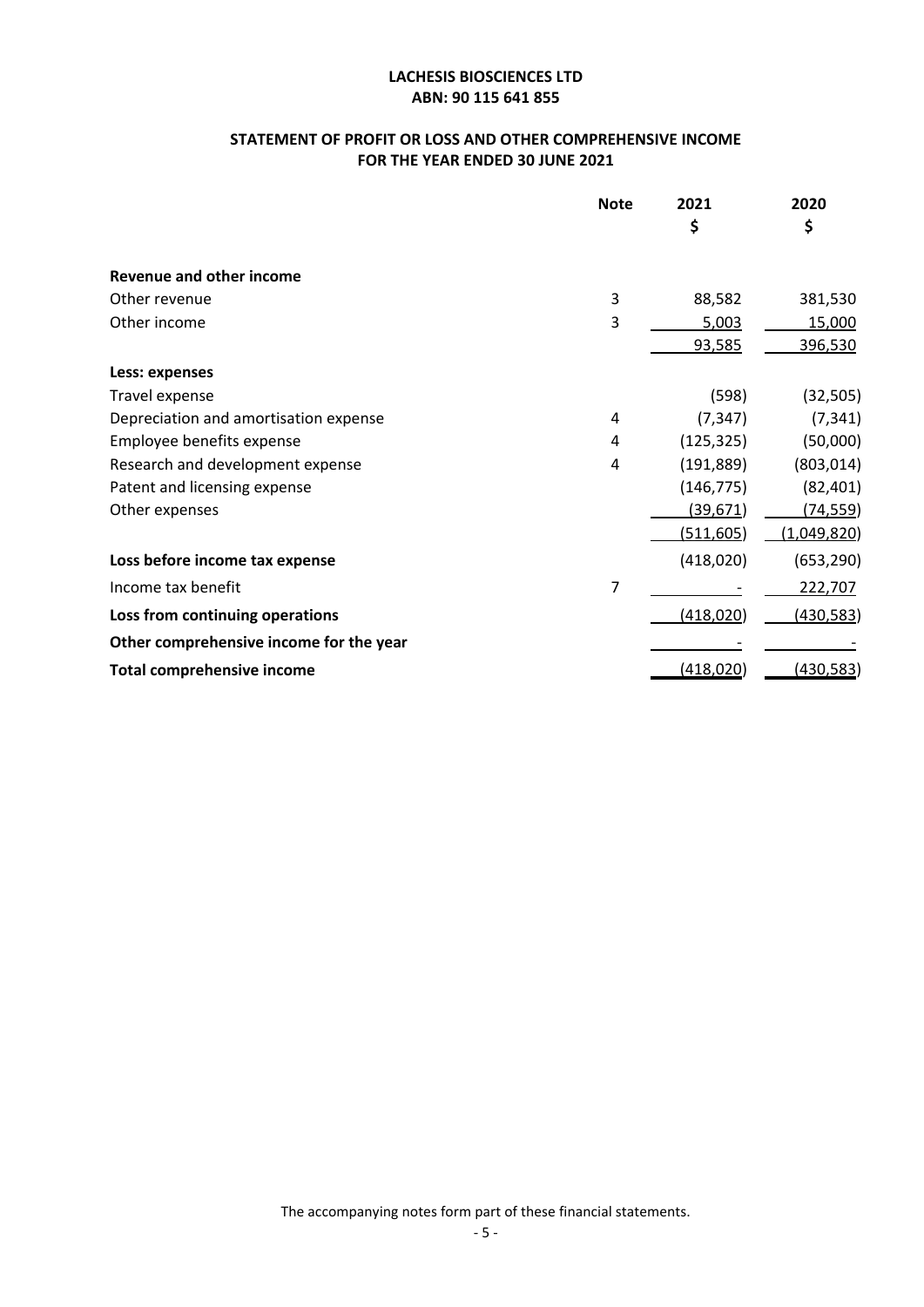# **STATEMENT OF FINANCIAL POSITION AS AT 30 JUNE 2021**

|                                  | <b>Note</b> | 2021          | 2020               |
|----------------------------------|-------------|---------------|--------------------|
|                                  |             | \$            | \$                 |
| <b>Current assets</b>            |             |               |                    |
| Cash and cash equivalents        | 5           | 1,051,613     | 323,576            |
| Receivables                      | 6           | 23,547        | 16,096             |
| Current tax assets               | 7           |               | 222,707            |
| Other assets                     | 8           | 702           | 702                |
| <b>Total current assets</b>      |             | 1,075,862     | 563,081            |
| <b>Non-current assets</b>        |             |               |                    |
| Plant and equipment              | 9           | 14,437        | 21,784             |
| <b>Total non-current assets</b>  |             | 14,437        | 21,784             |
| <b>Total assets</b>              |             | 1,090,299     | 584,865            |
| <b>Current liabilities</b>       |             |               |                    |
| Payables                         | 10          | 34,082        | 34,334             |
| <b>Other liabilities</b>         | 11          |               | 17,294             |
| <b>Total current liabilities</b> |             | 34,082        | 51,628             |
| <b>Total liabilities</b>         |             | 34,082        | 51,628             |
| <b>Net assets</b>                |             | 1,056,217     | 533,237            |
| <b>Equity</b>                    |             |               |                    |
| Share capital                    | 12          | 4,291,300     | 3,350,300          |
| <b>Accumulated losses</b>        | 13          | (3, 235, 083) | <u>(2,817,063)</u> |
| <b>Total equity</b>              |             | 1,056,217     | 533,237            |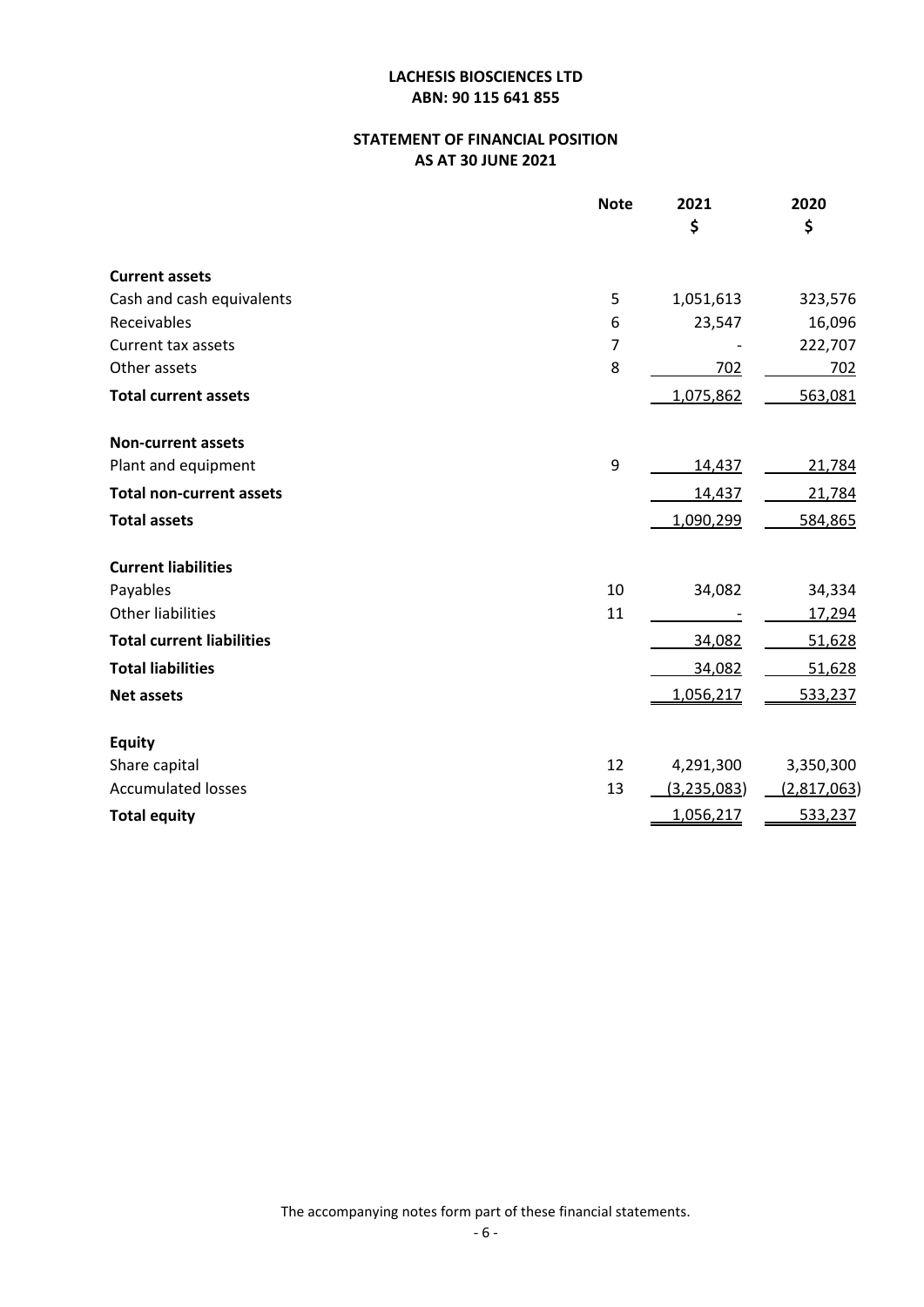# **STATEMENT OF CHANGES IN EQUITY FOR THE YEAR ENDED 30 JUNE 2021**

|                                                               | <b>Share capital</b><br>\$ | <b>Accumulated</b><br>losses<br>\$ | <b>Total equity</b><br>\$ |
|---------------------------------------------------------------|----------------------------|------------------------------------|---------------------------|
| Balance as at 1 July 2019                                     | 2,398,300                  | (2,386,480)                        | 11,820                    |
| Loss for the year                                             |                            | (430, 583)                         | (430, 583)                |
| Total comprehensive income for the year                       |                            | (430, 583)                         | (430, 583)                |
| Transactions with owners in their capacity as owners:         |                            |                                    |                           |
| Contributions                                                 | 952,000                    |                                    | 952,000                   |
| Total transactions with owners in their capacity as<br>owners | 952,000                    |                                    | 952,000                   |
| Balance as at 30 June 2020                                    | 3,350,300                  | (2,817,063)                        | 533,237                   |
| Balance as at 1 July 2020                                     | 3,350,300                  | (2,817,063)                        | 533,237                   |
| Loss for the year                                             |                            | (418,020)                          | (418, 020)                |
| Total comprehensive income for the year                       |                            | (418,020)                          | (418, 020)                |
| Transactions with owners in their capacity as owners:         |                            |                                    |                           |
| Contributions                                                 | 941,000                    |                                    | 941,000                   |
| Total transactions with owners in their capacity as<br>owners | 941,000                    |                                    | 941,000                   |
| Balance as at 30 June 2021                                    | 4,291,300                  | (3,235,083)                        | 1,056,217                 |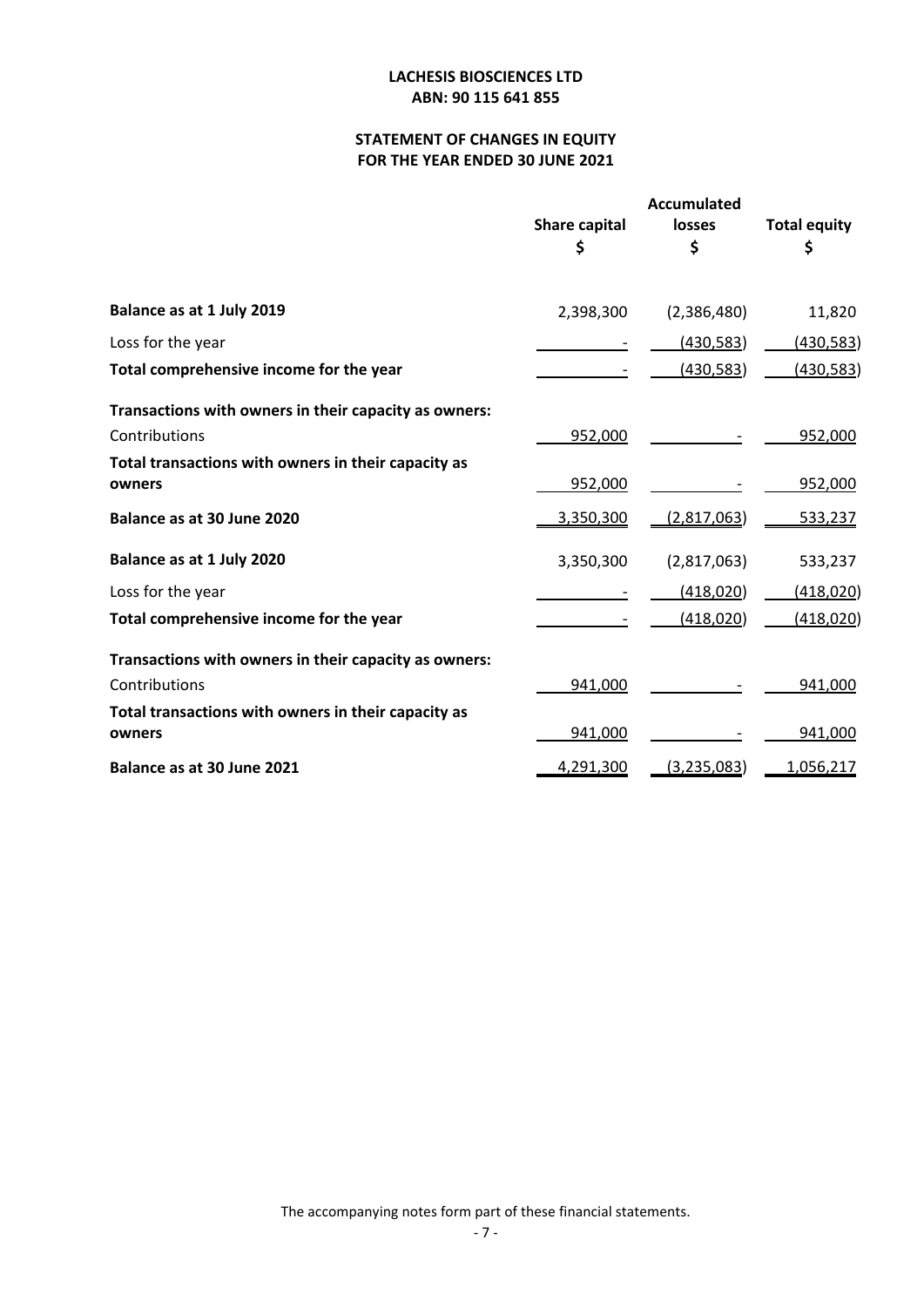# **STATEMENT OF CASH FLOWS FOR THE YEAR ENDED 30 JUNE 2021**

|                                            | <b>Note</b> | 2021           | 2020            |
|--------------------------------------------|-------------|----------------|-----------------|
|                                            |             | \$             | \$              |
| Cash flow from operating activities        |             |                |                 |
| Receipts from customers and grants         |             | 68,554         | 397,881         |
| Payments to suppliers and employees        |             | (504, 510)     | (1,017,789)     |
| Interest received                          |             | 286            | 324             |
| R&D tax refunded                           |             | 222,707        |                 |
| Net cash used in operating activities      | 14(b)       | (212, 963)     | (619, 584)      |
| Cash flow from investing activities        |             |                |                 |
| Payment plant and equipment                |             |                | <u>(15,895)</u> |
| Net cash used in investing activities      |             |                | <u>(15,895)</u> |
| <b>Cash flow from financing activities</b> |             |                |                 |
| Proceeds from share issue                  |             | 941,000        | 952,000         |
| Net cash provided by financing activities  |             | 941,000        | 952,000         |
| <b>Reconciliation of cash</b>              |             |                |                 |
| Cash at beginning of the financial year    |             | 323,576        | 7,055           |
| Net increase in cash held                  |             | <u>728,037</u> | 316,521         |
| Cash at end of financial year              | 14(a)       | 1,051,613      | 323,576         |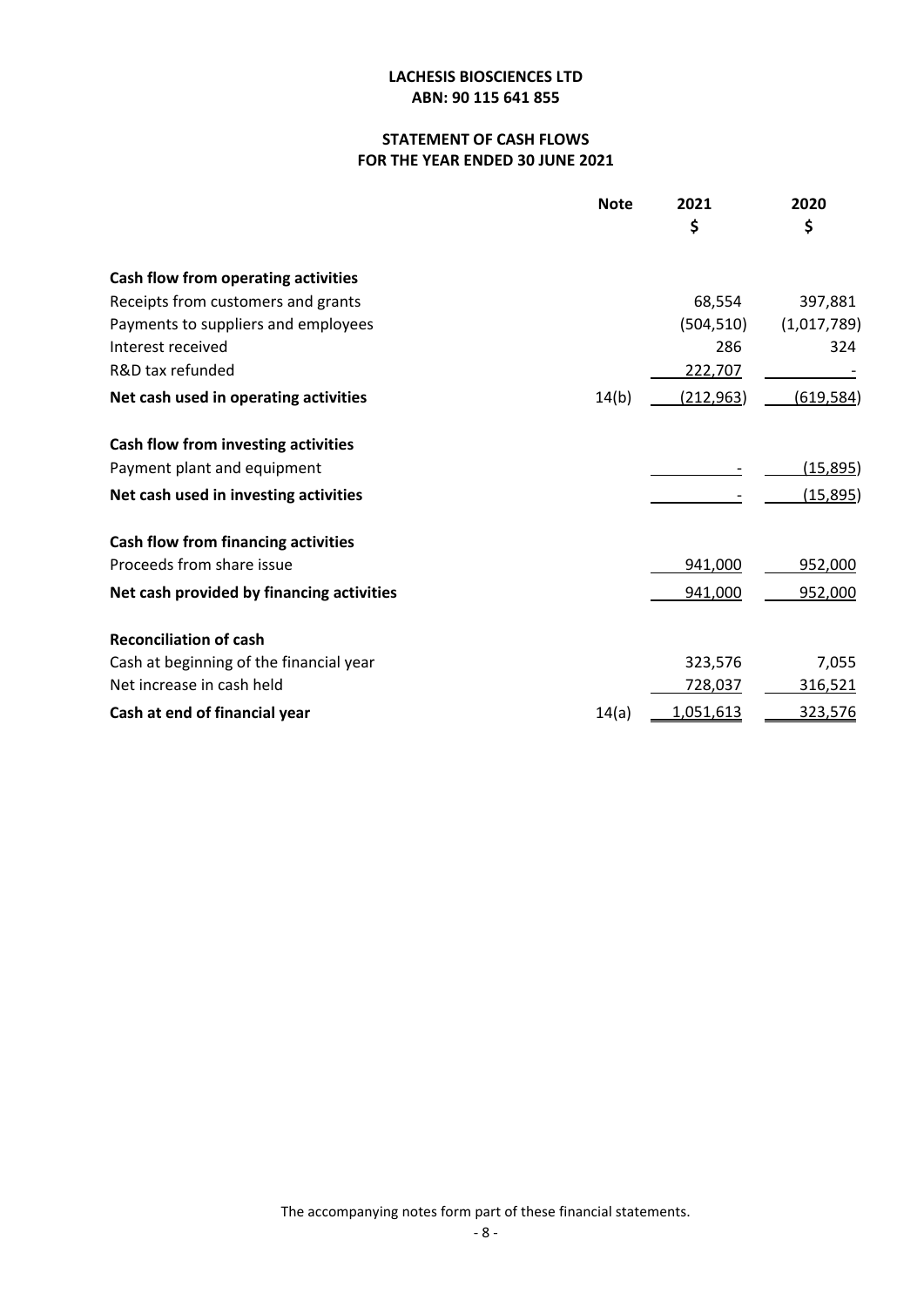# **NOTES TO FINANCIAL STATEMENTS FOR THE YEAR ENDED 30 JUNE 2021**

### **NOTE 1: STATEMENT OF SIGNIFICANT ACCOUNTING POLICIES**

The directors have determined that the company is not a reporting entity on the basis that, in the opinion of the directors, there are unlikely to exist users of the financial report who are unable to command the preparation of reports tailored so as to satisfy, specifically, all of their information needs. Accordingly, this financial report is a special purpose financial report, which has been prepared to satisfy the financial reporting requirements of the *Corporations Act 2001*.

The financial report covers Lachesis Biosciences Ltd as an individual entity. Lachesis Biosciences Ltd is a company limited by shares, incorporated and domiciled in Australia. Lachesis Biosciences Ltd is a for-profit entity for the purpose of preparing the financial statements.

The financial report was approved by the directors as at the date of the directors' report.

The financial report has been prepared in accordance with the *Corporations Act 2001*, the recognition and measurement requirements specified by all Australian Accounting Standards and Interpretations, and the disclosure requirements of:

| <b>Presentation of Financial Statements</b>                     |
|-----------------------------------------------------------------|
| <b>Statement of Cash Flows</b>                                  |
| Accounting Policies, Changes in Accounting Estimates and Errors |
| Australian Additional Disclosures                               |
|                                                                 |

The following specific accounting policies, which are consistent with the previous period unless otherwise stated, have been adopted in the preparation of this financial report:

# **(a) Basis of preparation of the financial report**

#### *Historical Cost Convention*

The financial report has been prepared under the historical cost convention, as modified by revaluations to fair value for certain classes of assets and liabilities as described in the accounting policies.

#### *COVID-19*

Judgement has been exercised in considering the impacts that the COVID-19 pandemic has had, or may have, on the Company based on known information. This consideration extends to the nature of the services offered and geographic regions in which the Company operates. Other than as addressed in specific notes, there does not currently appear to be either any significant impact upon the financial statements or any significant uncertainties with respect to events or conditions which may impact the Company unfavourably as at the reporting date or subsequently as a result of the COVID-19 pandemic.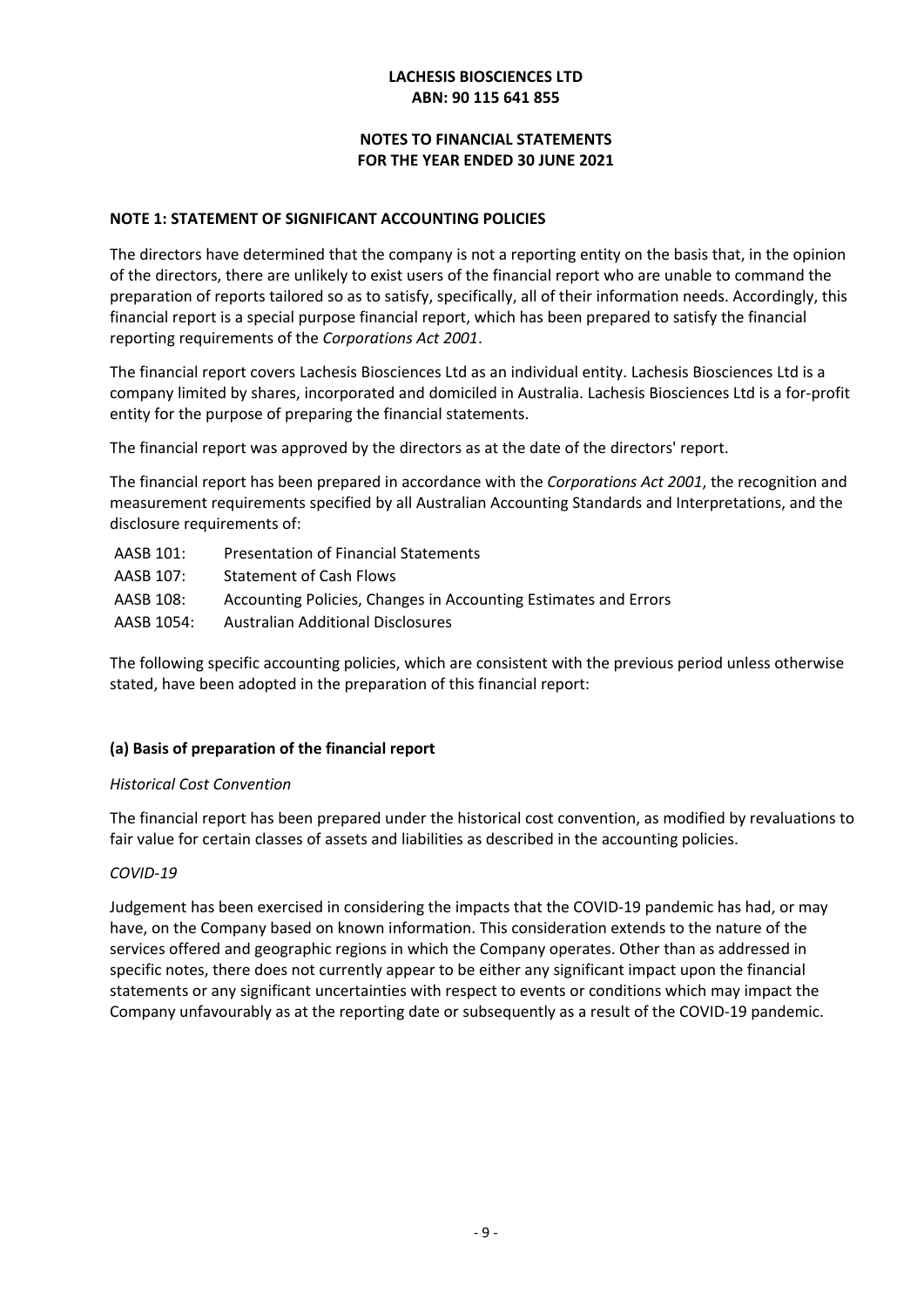# **NOTES TO FINANCIAL STATEMENTS FOR THE YEAR ENDED 30 JUNE 2021**

### **NOTE 1: STATEMENT OF SIGNIFICANT ACCOUNTING POLICIES (CONTINUED)**

#### **(b) Going concern**

The financial report has been prepared on a going concern basis, which contemplates continuity of normal business activities and the realisation of assets and the settlement of liabilities in the ordinary course of business.

The company incurred a loss from ordinary activities of \$418,020 (2020: \$430,583 loss) during the year ended 30 June 2021.

The company's major shareholder has provided a letter of financial support to the company to ensure the company can meet its financial obligations as and when they fall due.

### **(c) Other revenue and other income**

#### *Interest*

Interest revenue is measured in accordance with the effective interest method.

#### *Grant Revenue*

Government grants are recognised when there is reasonable certainty that the grant will be received and all grant conditions are met. Grants relating to expense items are recognised as income over the periods necessary to match the grant to the costs they are compensating.

All revenue is measured net of the amount of goods and services tax (GST).

# **(d) Income tax**

Current income tax expense or revenue is the tax payable on the current period's taxable income based on the applicable income tax rate adjusted by changes in deferred tax assets and liabilities.

Deferred tax assets and liabilities are recognised for temporary differences at the applicable tax rates when the assets are expected to be recovered or liabilities are settled. Deferred tax liabilities are not recognised if they arise from the initial recognition of goodwill. Deferred income tax is also not recognised if it arises from initial recognition of an asset or liability in a transaction other than a business combination that at the time of the transaction affects neither accounting nor taxable profit or loss.

# **(e) Cash and cash equivalents**

Cash and cash equivalents include cash on hand and at banks, short-term deposits with an original maturity of three months or less held at call with financial institutions, and bank overdrafts.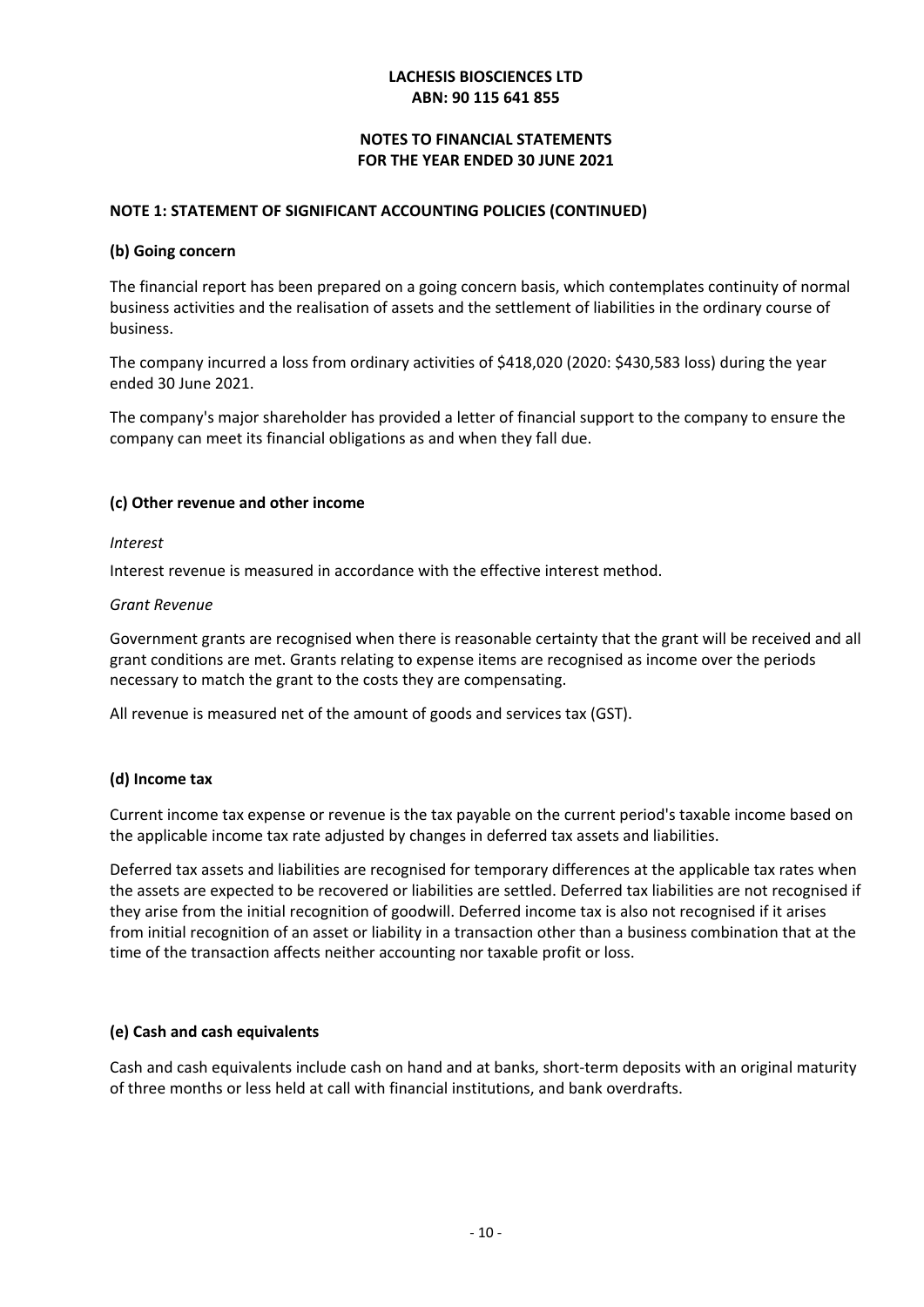# **NOTES TO FINANCIAL STATEMENTS FOR THE YEAR ENDED 30 JUNE 2021**

#### **NOTE 1: STATEMENT OF SIGNIFICANT ACCOUNTING POLICIES (CONTINUED)**

#### **(f) Plant and equipment**

Each class of plant and equipment is measured at cost or fair value less, where applicable, any accumulated depreciation and any accumulated impairment losses.

#### *Plant and equipment*

Plant and equipment is measured at cost, less accumulated depreciation and any accumulated impairment losses.

### *Depreciation*

The depreciable amount of all other property, plant and equipment is depreciated over their estimated useful lives commencing from the time the asset is held available for use, consistent with the estimated consumption of the economic benefits embodied in the asset.

| <b>Class of fixed asset</b> | <b>Depreciation rates</b> | <b>Depreciation basis</b> |
|-----------------------------|---------------------------|---------------------------|
| Plant and equipment at cost | 20-40%                    | Diminishing value         |
| Office equipment at cost    | 12%                       | Diminishing value         |
| Computer equipment at cost  | 20-40%                    | Diminishing value         |

# **(g) Research and development expenditure**

Expenditure on research activities is recognised as an expense when incurred.

Development costs are to be capitalised when it is probable that the project will be a success considering its commercial and technical feasibility; the entity is able to use or sell the asset; the entity has sufficient resource; and intent to complete the development and its costs can be measured reliably.

As of 30 June 2021 no development costs have been capitalised.

Other development expenditure is recognised as an expense when incurred.

# **(h) Goods and services tax (GST)**

Revenues, expenses and purchased assets are recognised net of the amount of GST, except where the amount of GST incurred is not recoverable from the Tax Office. In these circumstances the GST is recognised as part of the cost of acquisition of the asset or as part of an item of the expense. Receivables and payables in the statement of financial position are shown inclusive of GST.

Cash flows are presented in the statement of cash flows on a gross basis, except for the GST component of investing and financing activities, which are disclosed as operating cash flows.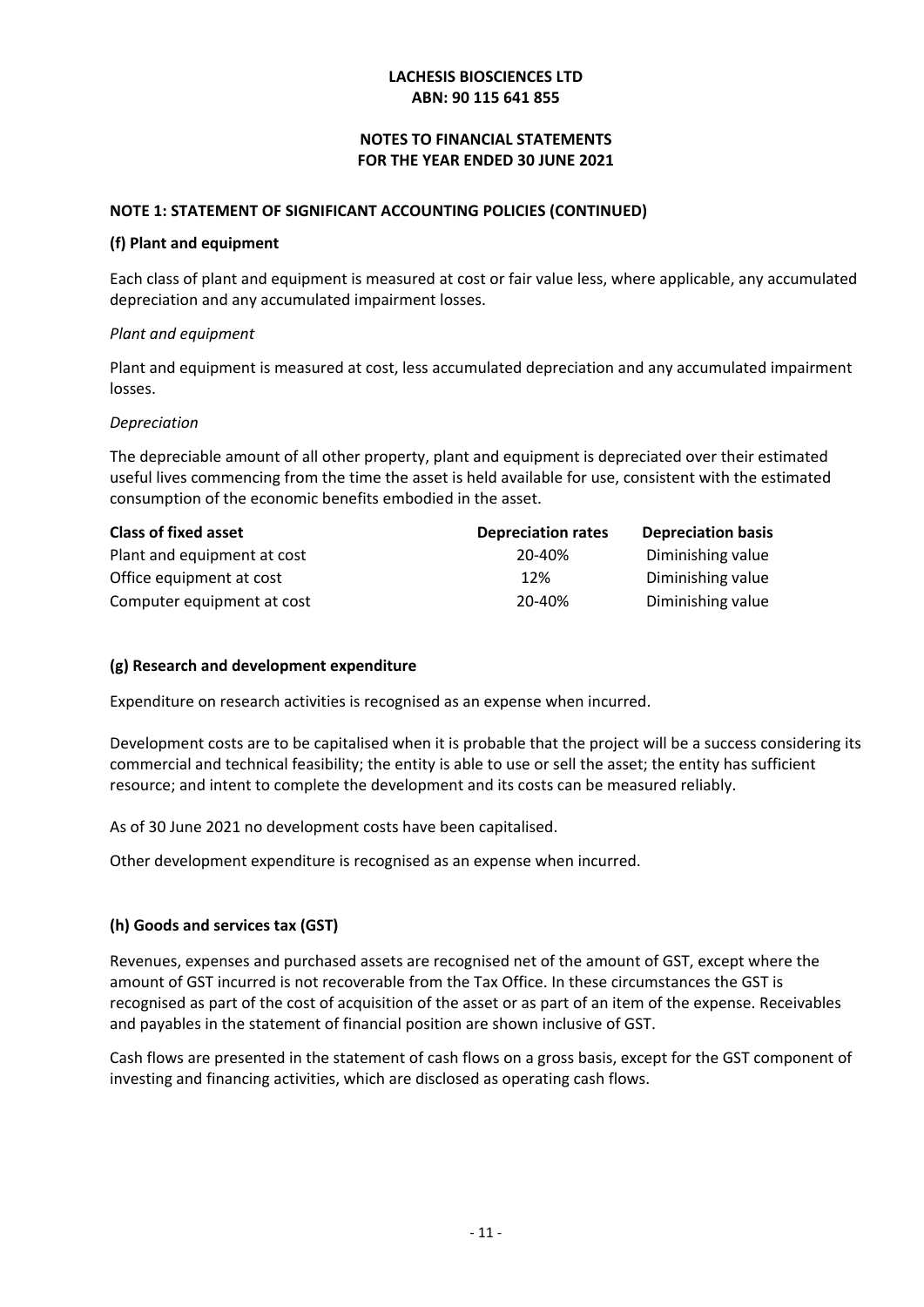# **NOTES TO FINANCIAL STATEMENTS FOR THE YEAR ENDED 30 JUNE 2021**

#### **NOTE 1: STATEMENT OF SIGNIFICANT ACCOUNTING POLICIES (CONTINUED)**

#### **(i) Comparatives**

Where necessary, comparative information has been reclassified and repositioned for consistency with current year disclosures.

### **NOTE 2: ACCOUNTING STANDARDS ISSUED BUT NOT YET EFFECTIVE**

The AASB has issued a number of new and amended Accounting Standards and Interpretations that have mandatory application dates for future reporting periods, some of which are relevant to the company. The company has decided not to early adopt any of these new and amended pronouncements. The company's assessment of the new and amended pronouncements that are relevant to the company but applicable in future reporting periods is set out below.

# *AASB 2020-2: Amendments to Australian Accounting Standards - Removal of Special Purpose Financial Statements for Certain For-Profit Private Sector Entities (applicable for annual reporting periods commencing on or after 1 July 2021)*

AASB 2020-2 removes the reporting entity concept from a number of standards for certain for-profit private sector entities. Such entities are therefore not able to prepare special purpose financial statements and must prepare general purpose financial statements. The amending standard principally amends AASB 1057 *Application of Australian Accounting Standards* and the *Conceptual Framework for Financial Reporting* so that they apply explicitly to:

- (a) for-profit private sector entities that are required by legislation to prepare financial statements that comply with either Australian Accounting Standard or accounting standards (with the previous limitation to entities with public accountability removed) and
- (b) other for-profit private sector entities that are required only by constituting document or another document to prepare financial statements that comply with Australian Accounting Standards, provided that the relevant document was created or amended on or after 1 July 2021.

AASB 2020-2 mandatorily applies to annual reporting periods commencing on or after 1 July 2021 and will be first applied by the company in the financial year commencing 1 July 2021.

The directors of the company has not yet determined the likely impact of the initial application of this standard on its financial statements.

|                                               | 2021<br>S | 2020<br>Ś |
|-----------------------------------------------|-----------|-----------|
| <b>NOTE 3: OTHER REVENUE AND OTHER INCOME</b> |           |           |
| Interest income                               | 286       | 324       |
| <b>Grant Revenue</b>                          | 88,296    | 381,206   |
| Other income                                  | 5,003     | 15,000    |
|                                               | 93,585    | 396,530   |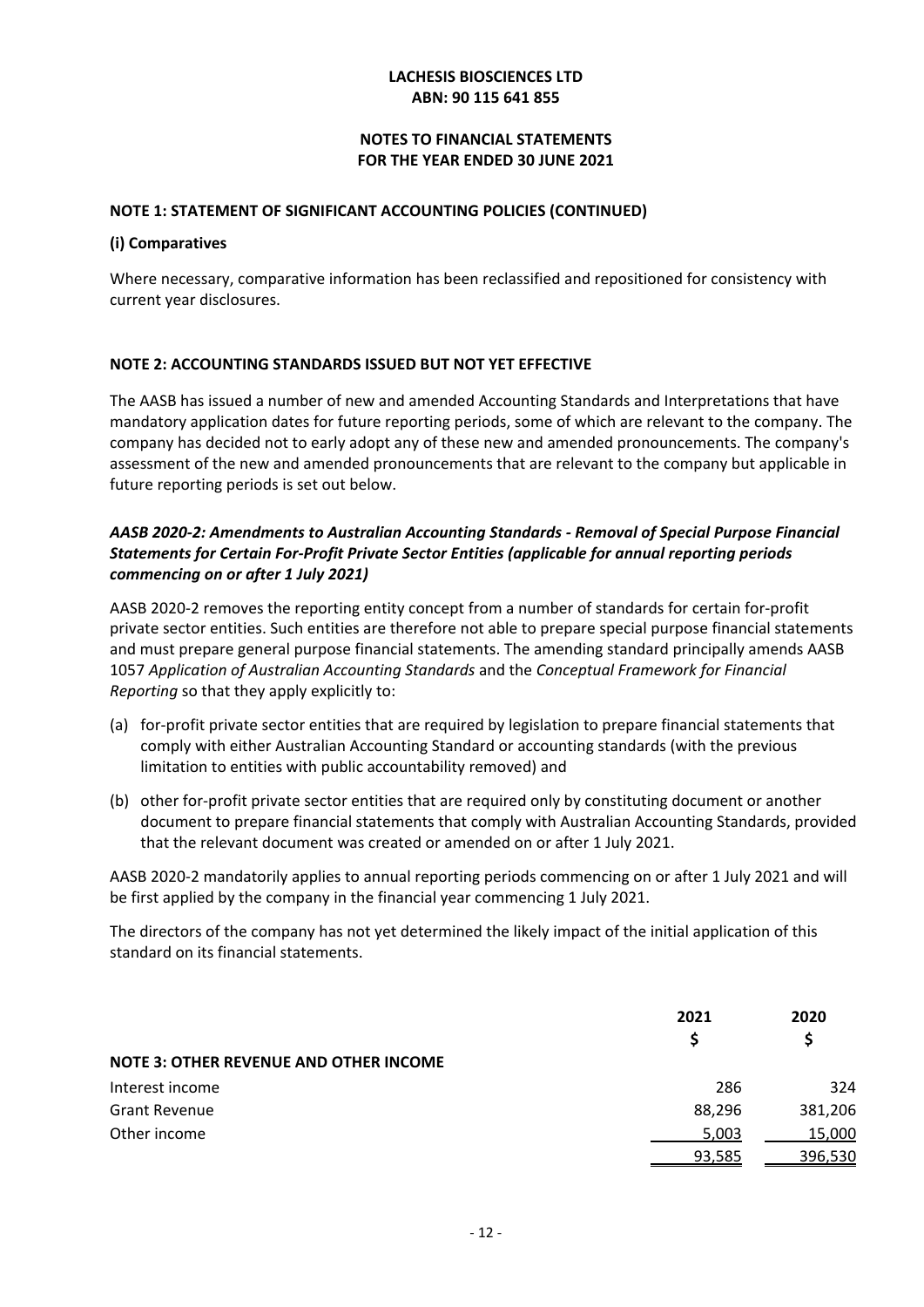# **NOTES TO FINANCIAL STATEMENTS FOR THE YEAR ENDED 30 JUNE 2021**

|                                                                | 2021<br>\$ | 2020<br>\$       |
|----------------------------------------------------------------|------------|------------------|
| <b>NOTE 4: OPERATING PROFIT</b>                                |            |                  |
| Profit / (losses) before income tax has been determined after: |            |                  |
| Depreciation                                                   | 7,347      | 7,341            |
| Research and development costs                                 | 191,889    | 803,014          |
| Employee benefits:                                             |            |                  |
| - Other employee benefits                                      | 125,325    | 50,000           |
| Remuneration of auditors for:                                  |            |                  |
| Pitcher Partners (Melbourne)                                   |            |                  |
| Audit and assurance services                                   |            |                  |
| - Audit or review of the financial report                      | 7,430      | 6,650            |
| Other non-audit services                                       |            |                  |
| - Taxation services                                            | 6,049      | 9,988            |
|                                                                | 13,479     | 16,638           |
| <b>NOTE 5: CASH AND CASH EQUIVALENTS</b>                       |            |                  |
| Cash on hand                                                   | 100        | 100              |
| Cash at bank                                                   | 1,051,513  | 323,476          |
|                                                                | 1,051,613  | 323,576          |
| <b>NOTE 6: RECEIVABLES</b>                                     |            |                  |
|                                                                |            |                  |
| <b>CURRENT</b><br>Other receivables                            | 23,547     | 16,096           |
|                                                                |            |                  |
| <b>NOTE 7: INCOME TAX</b>                                      |            |                  |
| (a) Components of tax expense                                  |            |                  |
| Current tax - R&D tax incentive                                |            | <u>(222,707)</u> |
|                                                                |            | <u>(222,707)</u> |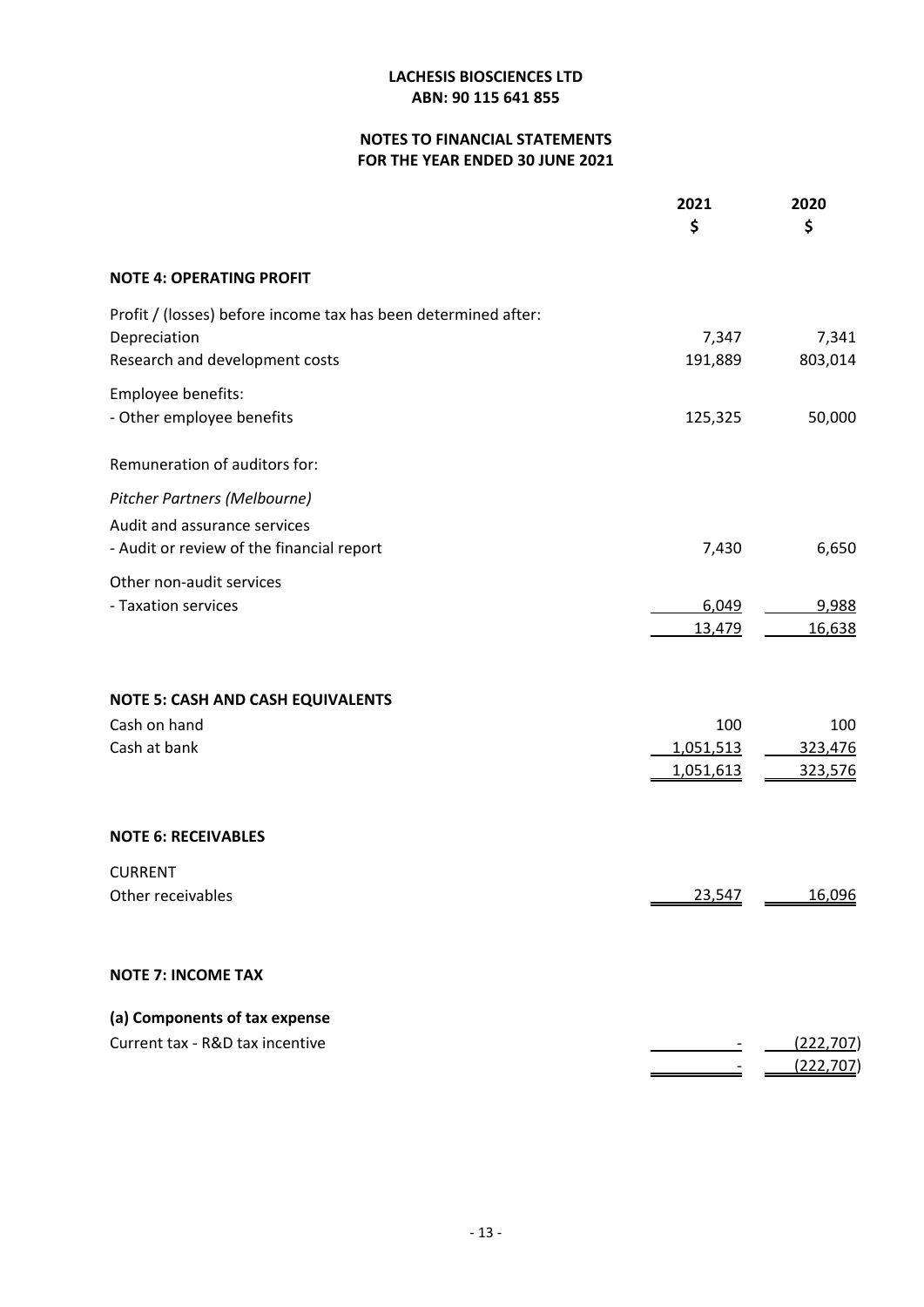# **NOTES TO FINANCIAL STATEMENTS FOR THE YEAR ENDED 30 JUNE 2021**

|                                                                                                                             | 2021<br>\$                     | 2020<br>\$                      |
|-----------------------------------------------------------------------------------------------------------------------------|--------------------------------|---------------------------------|
| <b>NOTE 7: INCOME TAX (CONTINUED)</b>                                                                                       |                                |                                 |
| (b) Current tax                                                                                                             |                                |                                 |
| Current tax relates to the following:                                                                                       |                                |                                 |
| Current tax liabilities / (assets)<br>Opening balance<br><b>R&amp;D Tax Incentive</b><br>Current tax liabilities / (assets) | (222, 707)<br>222,707          | (222, 707)<br>(222, 707)        |
| <b>NOTE 8: OTHER ASSETS</b>                                                                                                 |                                |                                 |
| <b>CURRENT</b><br>Prepayments                                                                                               | <u>702</u>                     | <u>702</u>                      |
| <b>NOTE 9: PLANT AND EQUIPMENT</b>                                                                                          |                                |                                 |
| <b>Plant and equipment</b>                                                                                                  |                                |                                 |
| Plant and equipment at cost<br>Accumulated depreciation                                                                     | 129,707<br>(116,890)<br>12,817 | 129,707<br>(109, 915)<br>19,792 |
| Office equipment at cost<br>Accumulated depreciation                                                                        | 19,330<br>(17, 710)<br>1,620   | 19,330<br>(17, 338)<br>1,992    |
| Computer equipment at cost<br>Accumulated depreciation<br>Total property, plant and equipment                               | 231,770<br>(231,770)<br>14,437 | 231,770<br>(231, 770)<br>21,784 |
| <b>NOTE 10: PAYABLES</b>                                                                                                    |                                |                                 |
| <b>CURRENT</b><br><b>Unsecured liabilities</b><br>Sundry creditors and accruals                                             | 34,082                         | 34,334                          |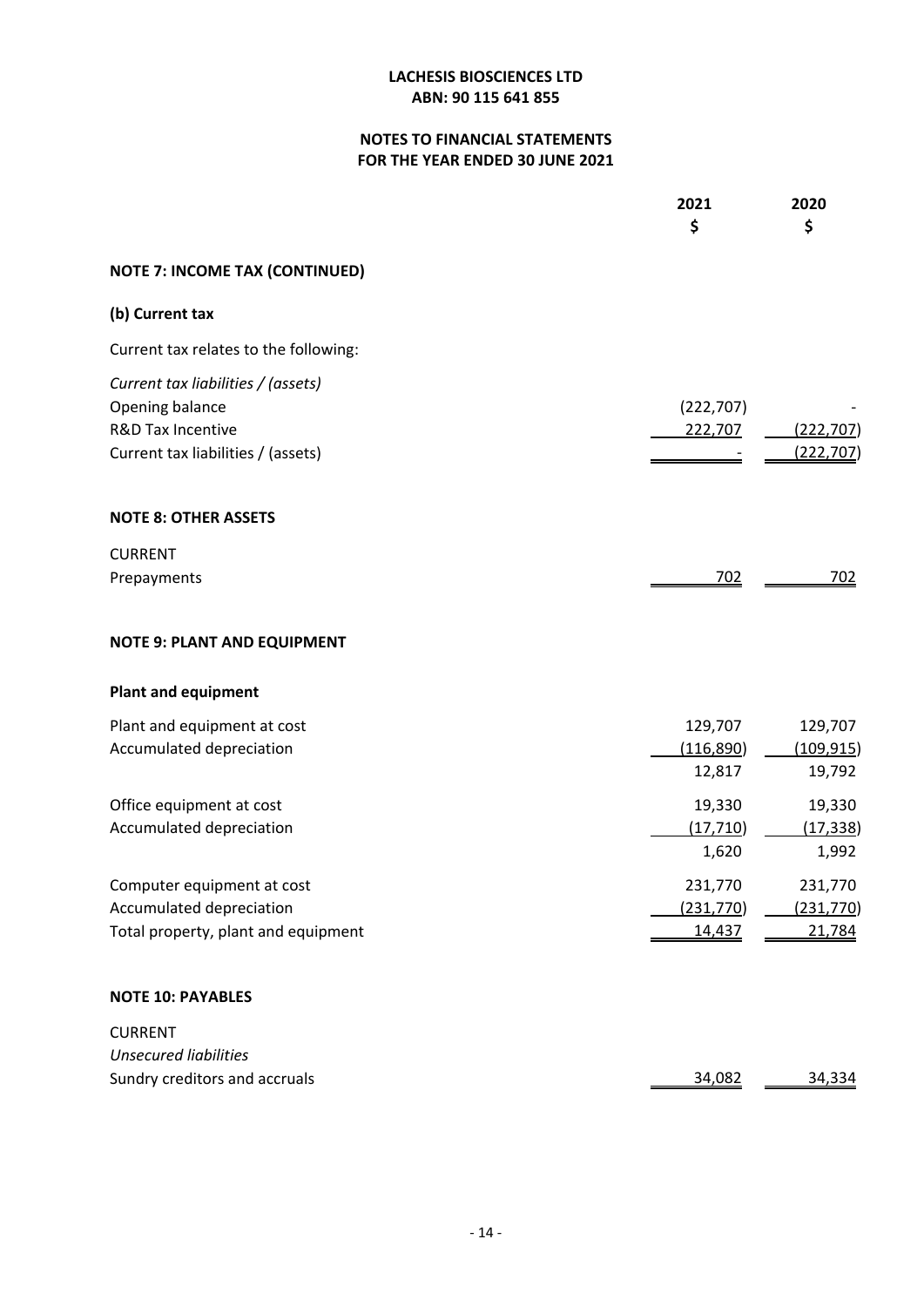# **NOTES TO FINANCIAL STATEMENTS FOR THE YEAR ENDED 30 JUNE 2021**

|                                               |               |              | 2021<br>\$    | 2020<br>\$ |
|-----------------------------------------------|---------------|--------------|---------------|------------|
| <b>NOTE 11: OTHER LIABILITIES</b>             |               |              |               |            |
| <b>CURRENT</b>                                |               |              |               |            |
| Deferred income                               |               |              |               | 17,294     |
| <b>NOTE 12: SHARE CAPITAL</b>                 |               |              |               |            |
| Issued and paid-up capital                    |               |              |               |            |
| 11,187,876 (2020: 10,011,626) Ordinary Shares |               | (a)          | 4,291,300     | 3,350,300  |
|                                               |               | 2021<br>2020 |               |            |
|                                               | <b>Number</b> | \$           | <b>Number</b> | \$         |
| (a) Ordinary                                  |               |              |               |            |
| Opening balance                               | 10,011,626    | 3,350,300    | 8,782,876     | 2,398,300  |
| Shares issued:                                |               |              |               |            |
| 31 October 2019                               |               |              | 1,103,750     | 883,000    |
| 30 November 2019                              |               |              | 31,250        | 25,000     |
| 31 December 2019                              |               |              | 62,500        | 50,000     |
| 31 January 2020                               |               |              | 31,250        | 25,000     |
| 31 July 2020                                  | 31,250        | 25,000       |               |            |
| 31 August 2020                                | 1,072,500     | 858,000      |               |            |
| 30 September 2020                             | 72,500        | 58,000       |               |            |
| Transaction costs relating to shares          |               |              |               |            |
| issued, net of tax                            |               |              |               | (31,000)   |
|                                               | 1,176,250     | 941,000      | 1,228,750     | 952,000    |
|                                               |               |              |               |            |
| At reporting date                             | 11,187,876    | 4,291,300    | 10,011,626    | 3,350,300  |

#### **Capital management**

When managing capital, management's objective is to ensure the company continues as a going concern as well as to maintain optimal returns to shareholders and benefits for other stakeholders. This is achieved through the monitoring of historical and forecast performance and cashflows.

During 2021, management paid dividends of \$Nil. (2020: \$Nil).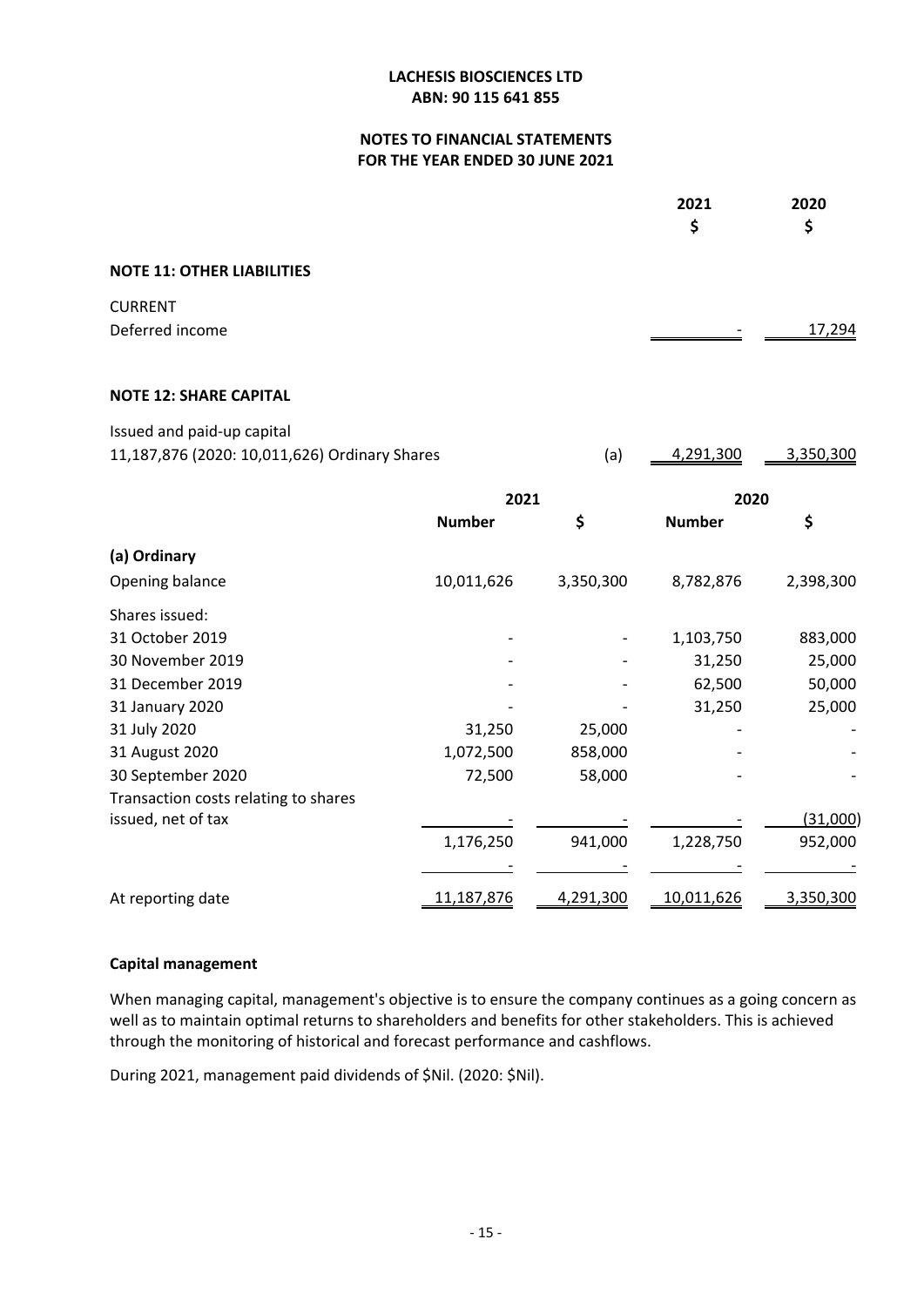#### **NOTES TO FINANCIAL STATEMENTS FOR THE YEAR ENDED 30 JUNE 2021**

|                                         | 2021        | 2020<br>S   |
|-----------------------------------------|-------------|-------------|
|                                         |             |             |
| <b>NOTE 13: ACCUMULATED LOSSES</b>      |             |             |
| Accumulated losses at beginning of year | (2,817,063) | (2,386,480) |
| Net loss                                | (418,020)   | (430,583)   |
|                                         | (3,235,083) | (2,817,063) |

### **NOTE 14: CASH FLOW INFORMATION**

### **(a) Reconciliation of cash**

| Cash at the end of the financial year as shown in the statement of cash      |                  |                  |
|------------------------------------------------------------------------------|------------------|------------------|
| flows is reconciled to the related items in the statement of financial       |                  |                  |
| position as follows:                                                         |                  |                  |
| Cash on hand                                                                 | 100              | 100              |
| Cash at bank                                                                 | 1,051,513        | 323,476          |
|                                                                              | 1,051,613        | 323,576          |
| (b) Reconciliation of cash flow from operations with profit after income tax |                  |                  |
| Profit / (loss) from ordinary activities after income tax                    | (418,020)        | (430, 583)       |
| <b>Adjustments and non-cash items</b>                                        |                  |                  |
| Depreciation                                                                 | 7,347            | 7,341            |
| <b>Changes in operating assets and liabilities</b>                           |                  |                  |
| Increase in receivables                                                      | (7, 451)         | (15, 619)        |
| Increase / (decrease) in payables                                            | (252)            | 24,690           |
| Increase/ (decrease) in other liabilities                                    | (17, 294)        | 17,294           |
| (Increase)/decrease in current tax assets                                    | 222,707          | <u>(222,707)</u> |
| Cash flows from operating activities                                         | <u>(212,963)</u> | (619,584)        |

# **NOTE 15: EVENTS SUBSEQUENT TO REPORTING DATE**

 Subsequent to reporting date, the State government of Victoria enacted a further lockdown which commenced 16 July 2021. As at the date of the directors' declaration, the company is unable to determine the long term impact on the business at this time.

Except for COVID-19 and subsequent government actions, there has been no matter or circumstance, which has arisen since 30 June 2021 that has significantly affected or may significantly affect:

- (a) the operations, in financial years subsequent to 30 June 2021, of the company, or
- (b) the results of those operations, or
- (c) the state of affairs, in financial years subsequent to 30 June 2021, of the company.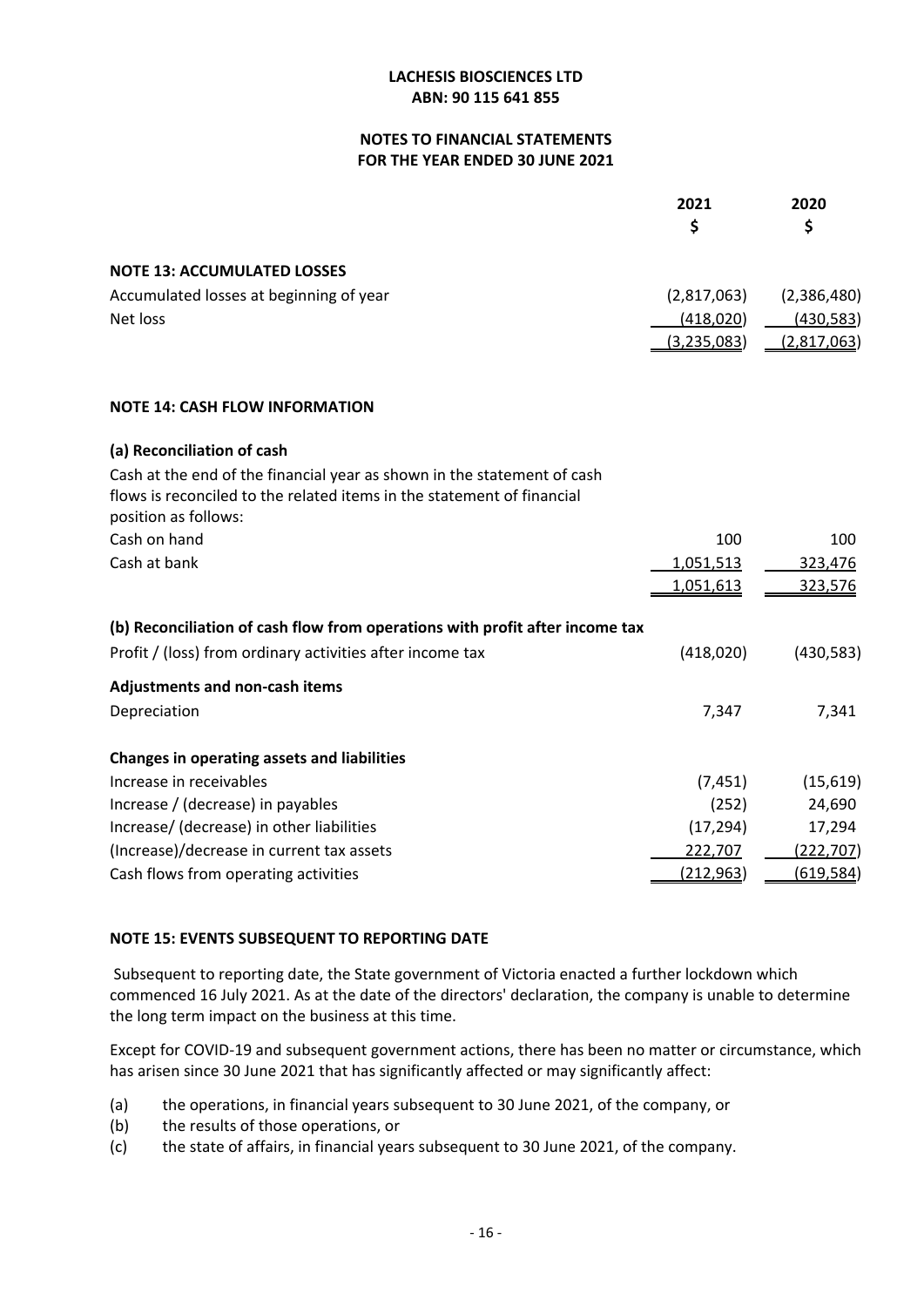# **NOTES TO FINANCIAL STATEMENTS FOR THE YEAR ENDED 30 JUNE 2021**

#### **NOTE 16: COMPANY DETAILS**

The registered office of the company is:

Lachesis Biosciences Ltd Level 13 664 Collins Street Docklands Vic 3008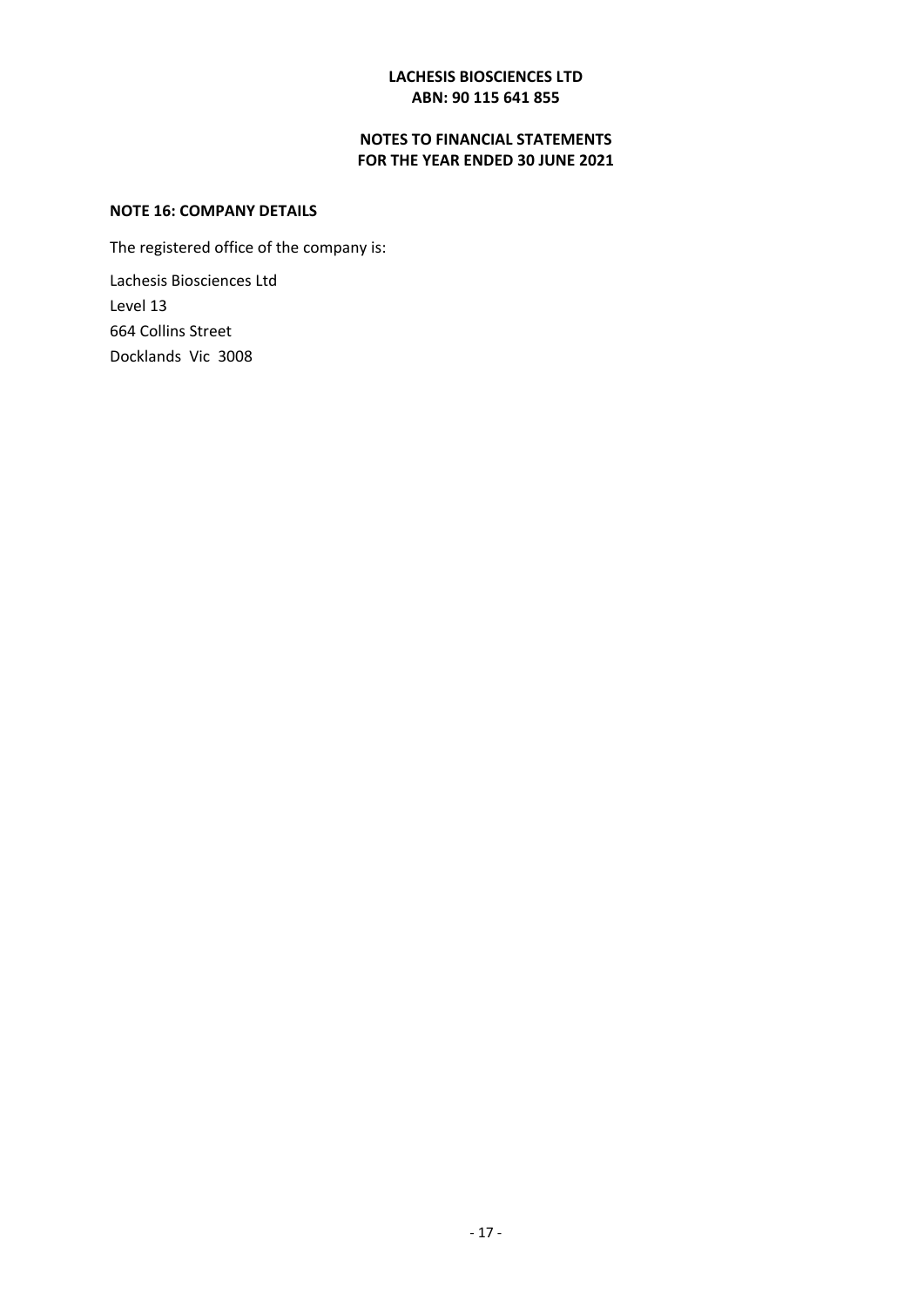#### **DIRECTORS' DECLARATION**

The directors have determined that the company is not a reporting entity and that this special purpose financial report should be prepared in accordance with the accounting policies outlined in Note 1 to the financial statements.

The directors of the company declare that:

- 1. In the directors opinion, the financial statements and notes, as set out on pages 5 17, are in accordance with the *Corporations Act 2001*, including:
	- (a) complying with Accounting Standards in Australia as detailed in Note 1 to the financial statements and the *Corporations Regulations 2001*; and
	- (b) giving a true and fair view of the financial position as at 30 June 2021 and performance for the year ended on that date of the company in accordance with the accounting policies described in Note 1 to the financial statements.
- 2. In the directors' opinion there are reasonable grounds to believe that the company will be able to pay its debts as and when they become due and payable.

This declaration is made in accordance with a resolution of the Board of Directors.

Director: <sub>-</sub>

Tim Morgan

Dated this extended the state of the 2021 of the 2021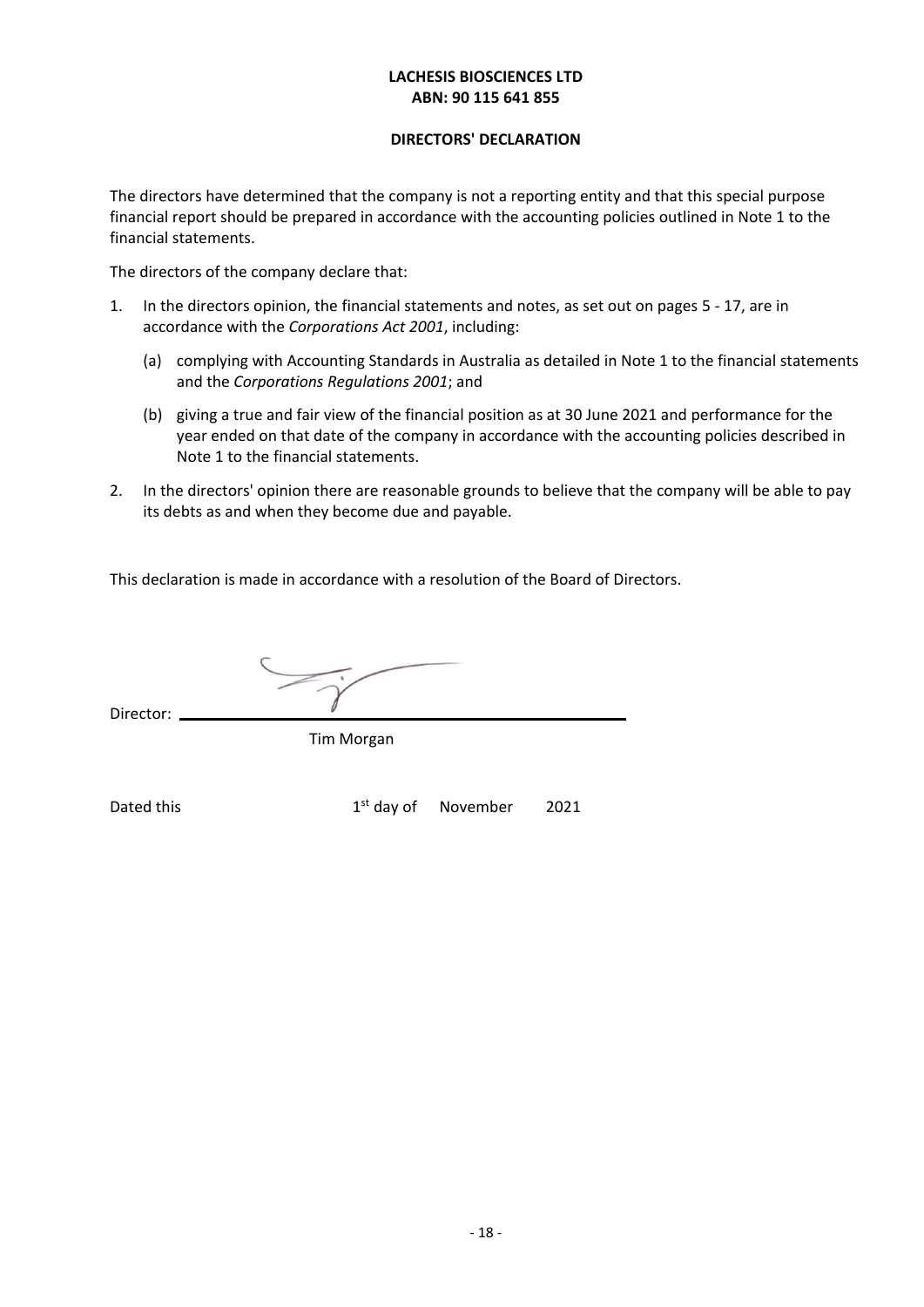

# **INDEPENDENT AUDITOR'S REPORT TO THE MEMBERS OF LACHESIS BIOSCIENCES PTY LTD**

#### **Report on the Audit of the Financial Report**

#### *Opinion*

We have audited the financial report, being a special purpose financial report of Lachesis Biosciences Ltd, "the Company", which comprises the statement of financial position as at 30 June 2021, the statement of profit or loss and other comprehensive income, statement of changes in equity and statement of cash flows for the year then ended, and notes to the financial statements, including a summary of significant accounting policies, and the directors' declaration.

In our opinion, the accompanying financial report of Lachesis Biosciences Ltd, is in accordance with the *Corporations Act 2001*, including:

- (a) giving a true and fair view of the Company's financial position as at 30 June 2021 and of its financial performance for the year then ended; and
- (b) complying with Australian Accounting Standards and the *Corporations Regulations 2001*.

#### *Basis for Opinion*

We conducted our audit in accordance with Australian Auditing Standards. Our responsibilities under those standards are further described in the *Auditor's Responsibilities for the Audit of the Financial Report* section of our report. We are independent of the Company in accordance with the auditor independence requirements of the *Corporations Act 2001* and the ethical requirements of the Accounting Professional and Ethical Standards Board's APES 110 *Code of Ethics for Professional Accountants (including Independence Standards)* "the Code" that are relevant to our audit of the financial report in Australia. We have also fulfilled our other ethical responsibilities in accordance with the Code.

We confirm that the independence declaration required by the *Corporations Act 2001*, which has been given to the directors of the Company, would be in the same terms if given to the directors as at the time of this auditor's report.

We believe that the audit evidence we have obtained is sufficient and appropriate to provide a basis for our opinion.

- 19 -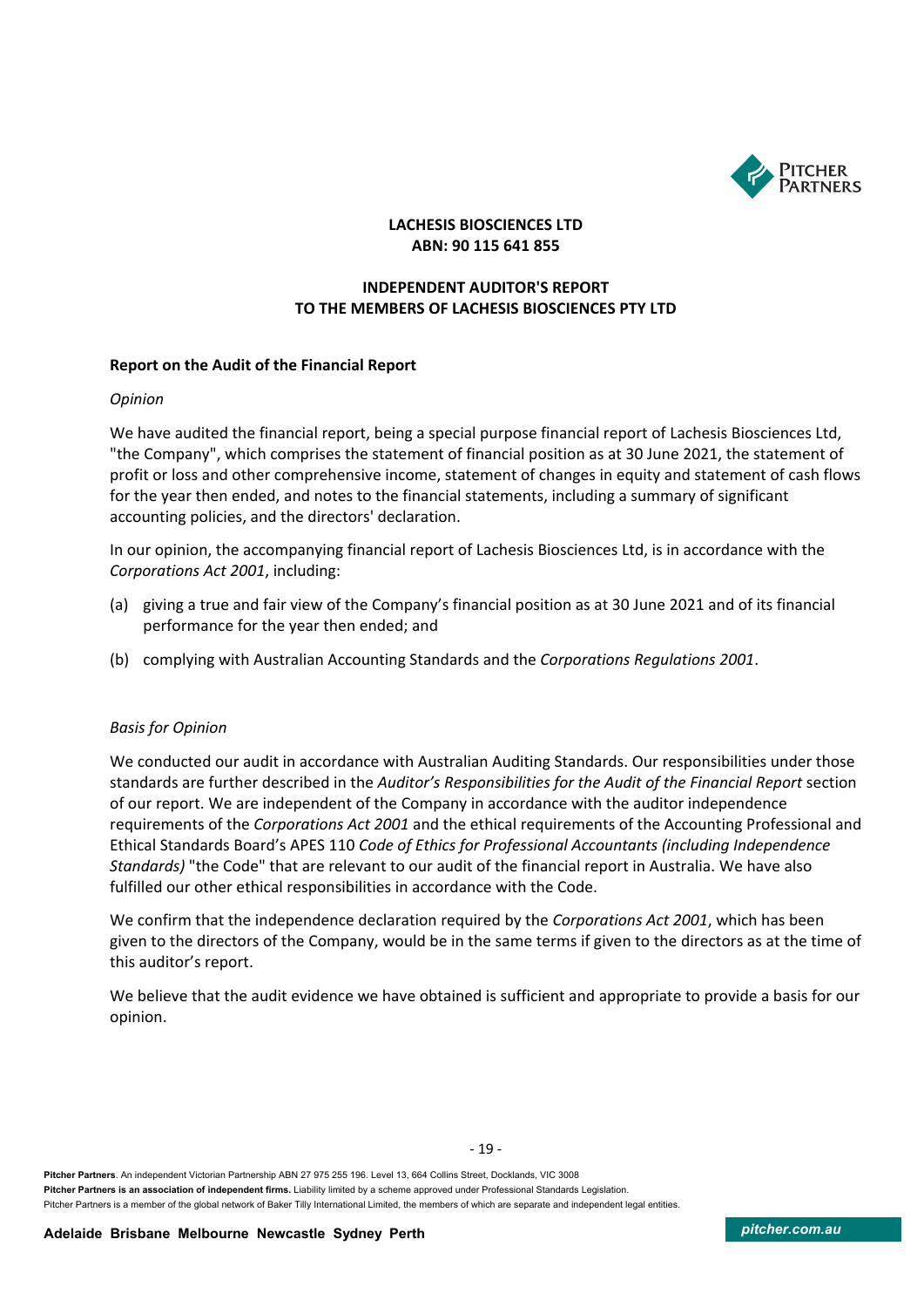

# **INDEPENDENT AUDITOR'S REPORT TO THE MEMBERS OF LACHESIS BIOSCIENCES PTY LTD**

#### *Emphasis of Matter - Basis of Accounting*

We draw attention to Note 1 to the financial report, which describes the basis of accounting. The financial report has been prepared to assist Lachesis Biosciences Ltd to meet the requirements of *Corporations Act 2001*. As a result, the financial report may not be suitable for another purpose. Our opinion is not modified in respect of this matter.

#### *Other Information*

The directors are responsible for the other information. The other information comprises the information included in the Company's directors' report for the year ended 30 June 2021, but does not include the financial report and our auditor's report thereon.

Our opinion on the financial report does not cover the other information and accordingly we do not express any form of assurance conclusion thereon.

In connection with our audit of the financial report, our responsibility is to read the other information and, in doing so, consider whether the other information is materially inconsistent with the financial report or our knowledge obtained in the audit or otherwise appears to be materially misstated.

If, based on the work we have performed, we conclude that there is a material misstatement of this other information, we are required to report that fact. We have nothing to report in this regard.

#### *Responsibilities of the Directors for the Financial Report*

The directors of the Company are responsible for the preparation of the financial report that gives a true and fair view in accordance with Australian Accounting Standards and the *Corporations Act 2001* and for such internal control as the directors determine is necessary to enable the preparation of the financial report that gives a true and fair view and is free from material misstatement, whether due to fraud or error.

In preparing the financial report, the directors are responsible for assessing the Company's ability to continue as a going concern, disclosing, as applicable, matters related to going concern and using the going concern basis of accounting unless the directors either intend to liquidate the Company or to cease operations, or have no realistic alternative but to do so.

**Pitcher Partners**. An independent Victorian Partnership ABN 27 975 255 196. Level 13, 664 Collins Street, Docklands, VIC 3008 **Pitcher Partners is an association of independent firms.** Liability limited by a scheme approved under Professional Standards Legislation. Pitcher Partners is a member of the global network of Baker Tilly International Limited, the members of which are separate and independent legal entities.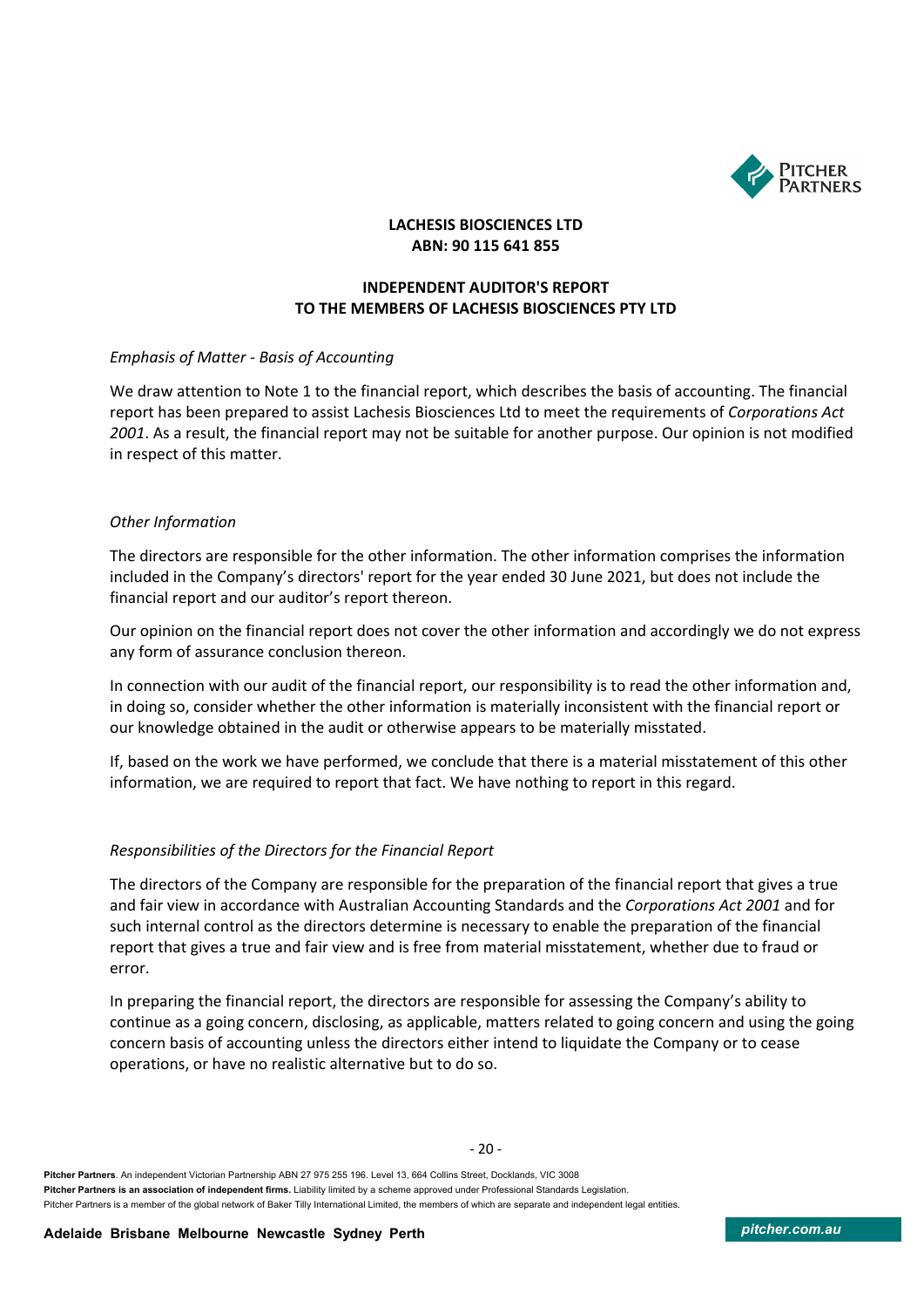

# **INDEPENDENT AUDITOR'S REPORT TO THE MEMBERS OF LACHESIS BIOSCIENCES PTY LTD**

### *Auditor's Responsibilities for the Audit of the Financial Report*

Our objectives are to obtain reasonable assurance about whether the financial report as a whole is free from material misstatement, whether due to fraud or error, and to issue an auditor's report that includes our opinion. Reasonable assurance is a high level of assurance, but is not a guarantee that an audit conducted in accordance with the Australian Auditing Standards will always detect a material misstatement when it exists. Misstatements can arise from fraud or error and are considered material if, individually or in the aggregate, they could reasonably be expected to influence the economic decisions of users taken on the basis of this financial report.

As part of an audit in accordance with the Australian Auditing Standards, we exercise professional judgement and maintain professional scepticism throughout the audit. We also:

- Identify and assess the risks of material misstatement of the financial report, whether due to fraud or error, design and perform audit procedures responsive to those risks, and obtain audit evidence that is sufficient and appropriate to provide a basis for our opinion. The risk of not detecting a material misstatement resulting from fraud is higher than for one resulting from error, as fraud may involve collusion, forgery, intentional omissions, misrepresentations, or the override of internal control.
- Obtain an understanding of internal control relevant to the audit in order to design audit procedures that are appropriate in the circumstances, but not for the purpose of expressing an opinion on the effectiveness of the Company's internal control.
- Evaluate the appropriateness of accounting policies used and the reasonableness of accounting estimates and related disclosures made by the directors.
- Conclude on the appropriateness of the directors' use of the going concern basis of accounting and, based on the audit evidence obtained, whether a material uncertainty exists related to events or conditions that may cast significant doubt on the Company's ability to continue as a going concern. If we conclude that a material uncertainty exists, we are required to draw attention in our auditor's report to the related disclosures in the financial report or, if such disclosures are inadequate, to modify our opinion. Our conclusions are based on the audit evidence obtained up to the date of our auditor's report. However, future events or conditions may cause the Company to cease to continue as a going concern.
- Evaluate the overall presentation, structure and content of the financial report, including the disclosures, and whether the financial report represents the underlying transactions and events in a manner that achieves fair presentation.

**Pitcher Partners**. An independent Victorian Partnership ABN 27 975 255 196. Level 13, 664 Collins Street, Docklands, VIC 3008 **Pitcher Partners is an association of independent firms.** Liability limited by a scheme approved under Professional Standards Legislation. Pitcher Partners is a member of the global network of Baker Tilly International Limited, the members of which are separate and independent legal entities.